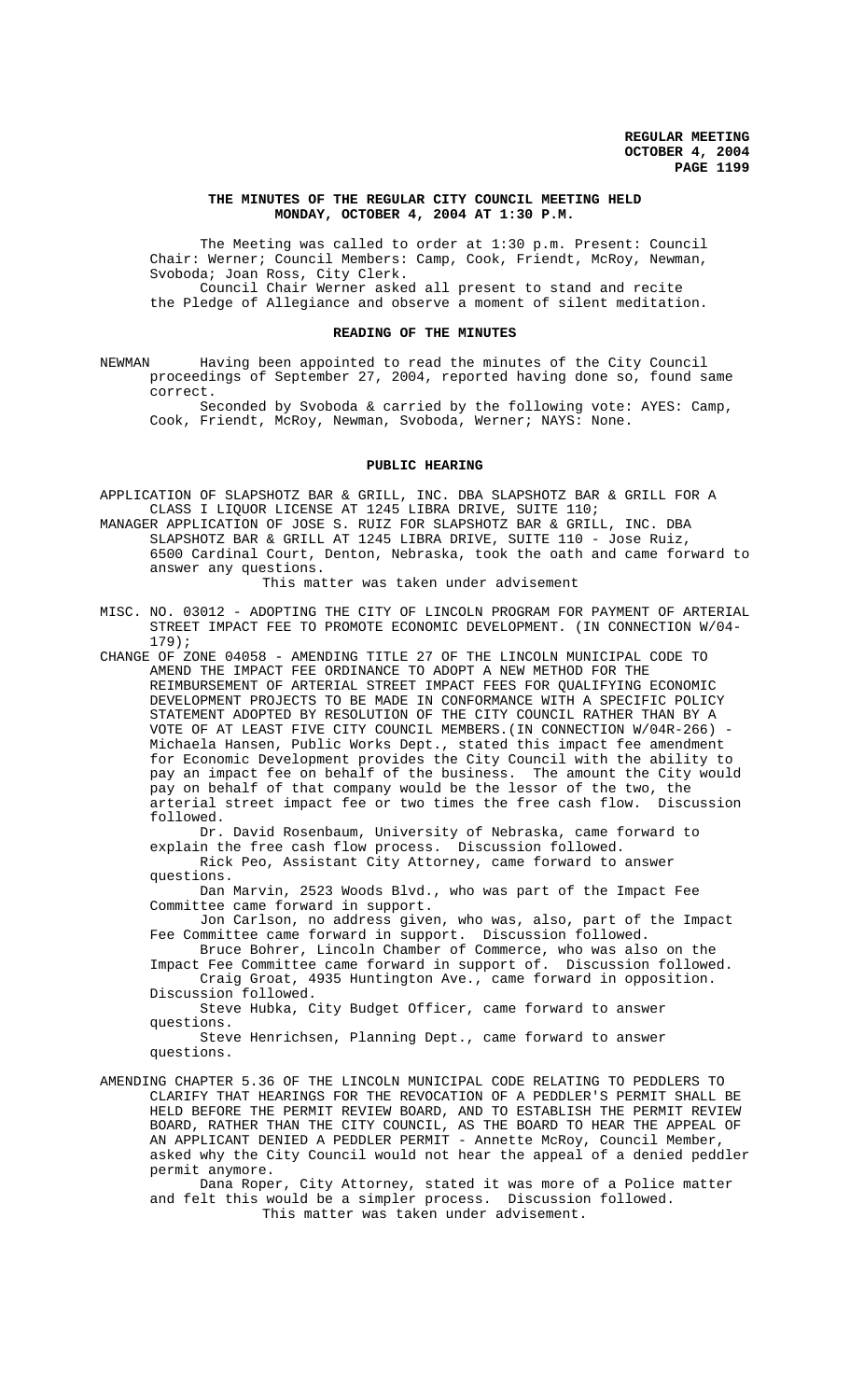AMENDING SECTION 3.04.040 OF THE LINCOLN MUNICIPAL CODE TO INCREASE THE FEES CHARGED BY THE CITY FOR PHOTOSTATIC COPIES, TYPEWRITTEN COPIES OF ANY RECORD, AND USE OF THE CORPORATE SEAL ON ANY ATTESTATION, ACKNOWLEDGMENT OR OTHER CERTIFICATE - Don Herz, Finance Director, stated this increase for copying was to attempt to recover costs up to 50%.

Dana Roper, City Attorney, stated this increase complies with the State Record Law and includes part of our time as well as the paper expenses. Discussion followed.

Craig Groat, 4935 Huntington Ave., came forward in opposition. Marvin Krout, Director of Planning Department, came forward to state that some of their information can be found at the City Libraries. Discussion followed.

This matter was taken under advisement.

CHANGE OF ZONE 04042 - AMENDING CHAPTER 27.69 OF THE LINCOLN MUNICIPAL CODE RELATING TO PERMITTED SIGNS IN THE H-3 ZONING DISTRICT TO CLARIFY LANGUAGE AND TO ALLOW ON-PREMISES POLE SIGNS LOCATED WITHIN 660 FEET OF THE DESIGNATED INTERSTATE TO INCLUDE ELECTRONIC CHANGEABLE COPY UP TO 240 SQUARE FEET IN THE SIGN AREA, AND RELATING TO PERMITTED SIGNS IN NON-RESIDENTIAL DISTRICT TO ALLOW AN EXCEPTION TO THE MAXIMUM CHANGING SIGN AREA - Mike Morrow, 201 N. 8<sup>th</sup> St., Ste 300, came forward representing the applicant, Anderson Ford, asking for a special permit to allow them to keep their electronic sign. Discussion followed. Craig Groat, 4935 Huntington Ave., came forward in opposition. Discussion followed.

Mike DeKalb, Planning Department, came forward to answer questions. Discussion followed.

Chuck Zimmerman, Building and Safety Dept., came forward to answer questions. Discussion followed

Mr. Morrow, came forward for rebuttal. Discussion followed. This matter was taken under advisement.

#### **TOOK BREAK 3:45 P.M. RECONVENED 3.55 P.M.**

- CHANGE OF ZONE 04044 AMENDING TITLE 27 OF THE LINCOLN MUNICIPAL CODE RELATING TO ZONING BY AMENDING SECTION 27.07.040 TO ELIMINATE THE REQUIREMENT THAT A COMMUNITY UNIT PLAN IN THE AG DISTRICT SHALL CONTAIN A MINIMUM AREA OF 75 ACRES; BY AMENDING SECTION 27.65.020 TO PROVIDE PROVISIONS REGARDING APPROVAL OF A COMMUNITY UNIT PLAN IN THE BTA OVERLAY DISTRICT WITH UNDERLYING AG OR AGR ZONING TO REQUIRE THAT IN THE BTA OVERLAY DISTRICT THE LAND WITHIN A COMMUNITY PLAN BE DIVIDED INTO TWO COMPONENTS, AN ACREAGE DEVELOPMENT COMPONENT AND AN URBAN RESERVE COMPONENT, TO PROVIDE DENSITY BONUS, AND TO PROVIDE FOR THE TIMING OF SUBDIVISION AND DEVELOPMENT OF EACH COMPONENT; BY AMENDING SECTION 27.65.030 TO PROVIDE THAT THE APPLICATION FOR A COMMUNITY UNIT PLAN SHALL BE FILED WITH THE PLANNING DEPARTMENT RATHER THAN THE DEPARTMENT OF BUILDING AND SAFETY AND TO REQUIRE THE EXECUTION OF AN AGREEMENT BETWEEN THE CITY AND THE PERMITTEE FOR DEVELOPMENT OF A COMMUNITY UNIT PLAN LOCATED IN THE BTA OVERLAY DISTRICT; BY AMENDING SECTION 27.65.070 TO PROVIDE FOR THE FORM OF COMMUNITY PLAN IN THE R-1 THROUGH R-6 ZONING DISTRICTS AND IN THE AG AND AGR ZONING DISTRICTS NOT WITHIN THE BTA OVERLAY DISTRICT; BY ADDING A NEW SECTION NUMBERED 27.65.075 TO PROVIDE FOR THE FORM OF A COMMUNITY UNIT PLAN IN THE BTA OVERLAY DISTRICT; BY ADDING A NEW SECTION NUMBERED 27.83.010 TO PROVIDE REGULATIONS FOR THE BTA BUILD THROUGH ACREAGE OVERLAY DISTRICT; BY ADDING A NEW SECTION NUMBERED 27.83.020 TO DESCRIBE THE PURPOSE OF THE BTA OVERLAY DISTRICT; BY ADDING A NEW SECTION NUMBERED 27.83.030 TO ESTABLISH THE DISTRICT BOUNDARIES FOR THE BTA OVERLAY DISTRICT; BY ADDING A NEW SECTION NUMBERED 27.83.040 TO ESTABLISH USE REGULATIONS FOR THE BTA OVERLAY DISTRICT; BY ADDING A NEW SECTION NUMBERED 27.83.050 TO PROVIDE PROVISIONS GOVERNING THE USE OF AN UNDERSIZED LOT FOR A SINGLE FAMILY DWELLING PURSUANT TO A SPECIAL PERMIT FOR A COMMUNITY UNIT PLAN IN THE BTA OVERLAY DISTRICT; BY ADDING A NEW SECTION NUMBERED 27.83.060 TO ESTABLISH AREA, HEIGHT, GRADING AND LAND USE DISTURBANCE, PARKING, AND SIGN REGULATIONS FOR THE BTA OVERLAY DISTRICT. (IN CONNECTION W/04-183, 04-184, 04R-267);
- MISC. NO. 04008A AMENDING TITLE 26 OF THE LINCOLN MUNICIPAL CODE RELATING TO THE LAND SUBDIVISION ORDINANCE BY AMENDING SECTION 26.11.037 TO ELIMINATE THE PROVISION THAT A PRELIMINARY PLAT SHALL ONLY BE EFFECTIVE FOR A PERIOD OF TEN YEARS FROM THE DATE OF THE CITY'S APPROVAL; BY AMENDING SECTION 26.11.038 TO PROVIDE PROVISIONS REGARDING THE INSTALLMENT OR CONSTRUCTION OF UTILITIES WITHIN THE ACREAGE DEVELOPMENT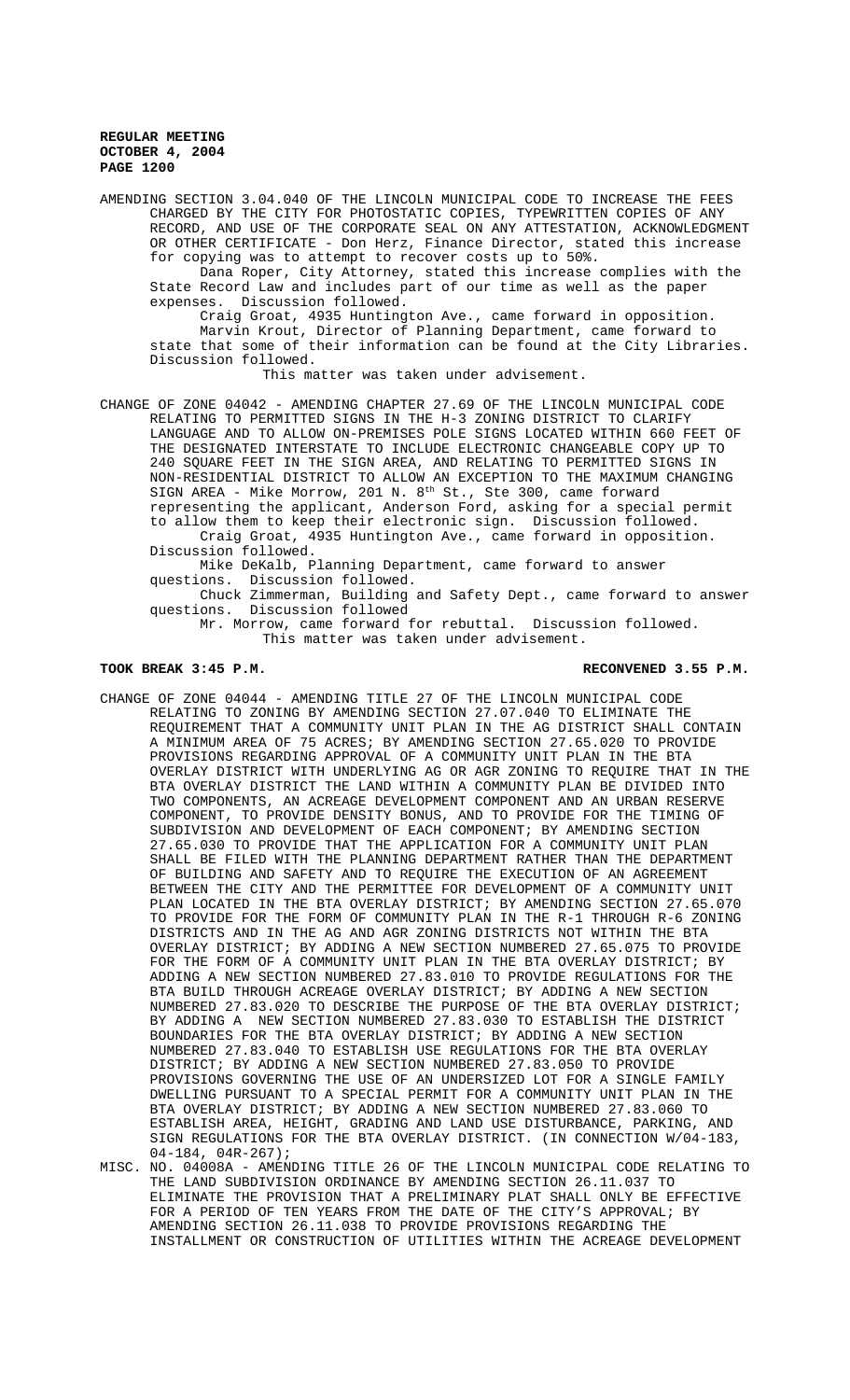COMPONENT OF A COMMUNITY UNIT PLAN LOCATED IN THE BTA OVERLAY DISTRICT; BY ADDING A NEW SECTION NUMBERED 26.15.050 TO REQUIRE A TRANSITIONAL PRELIMINARY PLAT FOR THE FUTURE CONVERSION OF THE ACREAGE DEVELOPMENT COMPONENT AND DEVELOPMENT OF THE URBAN RESERVE COMPONENT FOR COMMUNITY UNIT PLANS WITHIN THE BTA OVERLAY DISTRICT AND TO DELINEATE REQUIRED INFORMATION TO BE SHOWN ON THE TRANSITIONAL PRELIMINARY PLAT; BY ADDING A NEW SECTION NUMBERED 26.23.122 TO REQUIRE EASEMENTS AND DEDICATIONS FOR FUTURE USE OF LAND FOR STREETS AND PUBLIC UTILITIES UNDER THE FUTURE CONVERSION OF THE ACREAGE DEVELOPMENT COMPONENT OF A COMMUNITY UNIT PLAN TO BE INCLUDED AS PART OF ANY FINAL PLAT FOR THE ORIGINAL DEVELOPMENT OF THE ACREAGE DEVELOPMENT COMPONENT. (IN CONNECTION W/04-182, 04-184, 04R-267);

MISC. NO. 04008B - AMENDING CHAPTER 26.27 OF THE LINCOLN MUNICIPAL CODE RELATING TO MINIMUM IMPROVEMENTS BY AMENDING SECTIONS 26.27.020, SIDEWALKS; 26.27.070, STREET LIGHTING; 26.27.080, LANDSCAPE SCREENS; AND 26.27.090, TREES, TO WAIVE THE REQUIREMENT FOR THE INSTALLATION OF THE FOREGOING IMPROVEMENTS FOR SUBDIVISIONS LOCATED OUTSIDE THE CITY LIMITS WHERE ALL LOTS CONTAIN AN AREA OF ONE OR MORE ACRES. (IN CONNECTION  $\texttt{W/04-182,\;\; 04-183,\;\; 04R-267)}:$ 

MISC NO. 04011 - AMENDING THE DESIGN STANDARDS UNDER CHAPTER 2.20 - RURAL PUBLIC STREET DESIGN STANDARDS, TO REVISE THE TITLE TO RURAL PUBLIC AND INTERMEDIATE BTA PUBLIC STREET DESIGN STANDARDS; TO REVISE SECTION 1 TO INCLUDE PROVISIONS REGARDING PAVING OF PUBLIC STREETS IN AN AREA SUBJECT TO APPLICATION OF BTA BUILD THROUGH ACREAGE STANDARDS AND TO ESTABLISH DESIGN STANDARDS FOR RURAL STREETS WHICH INCLUDE ELEMENTS OF THE CITY'S DESIGN STANDARDS FOR BOTH URBAN AND RURAL PUBLIC STREETS WHICH WILL ENCOURAGE ULTIMATE TRANSITION TO AN ACCEPTABLE URBAN STREET CROSS SECTION; TO REVISE SECTION 2.3 TO REQUIRE STREET ALIGNMENTS SHOWN AS BEING EXTENDED IN THE TRANSITIONAL PLAT TO BE GRADED IN SUCH A WAY AS TO ENCOURAGE THE EVENTUAL EXTENSION OF THE STREET; TO REVISE SECTION 3.1 TO REDUCE THE MINIMUM DESIGN SPEED FOR LOCAL STREETS; TO REVISE SECTION 3.2 TO CLARIFY THAT OBSTRUCTIONS SHALL NOT BE PLACED IN PUBLIC STREET RIGHT-OF-WAY AS OPPOSED TO JUST THE PUBLIC STREET; TO REVISE SECTION 3.3.2 TO MODIFY THE TABLE WHICH SETS THE MINIMUM RADII FOR VARIOUS DESIGN SPEEDS; TO REVISE SECTION 3.4.1.B. TO PROVIDE THAT THE MAXIMUM LONGITUDINAL GRADE FOR LOCAL STREETS WILL BE 7%; TO REVISE SECTION 3.4.2 TO REVISE THE TABLE FOR MINIMUM LENGTH VERTICAL CURVES NECESSARY TO PROVIDE ADEQUATE SAFE ENTERING SIGHT DISTANCE; TO REVISE SECTION 3.5 TO PROVIDE FOR A RURAL CROSS SECTION DESIGNED FOR FUTURE CONVERSION TO AN URBAN CROSS SECTION; TO DELETE SECTION 3.5.2 RELATING TO GRANULAR SURFACING; TO ADD A NEW SECTION 3.10 TO PROVIDE FOR SIDEWALKS AND PEDESTRIAN ACCOMMODATIONS, TO PROVIDE FOR THE ELECTIVE CONSTRUCTION OF SIDEWALKS IN INITIAL ACREAGE SUBDIVISIONS IN BTA DEVELOPMENTS, AND TO REQUIRE SIDEWALKS WHEN ANNEXATION OF THE SUBDIVISION AND TRANSITION TO HIGHER DENSITIES OCCURS; AND TO SUBSTITUTE A NEW FIGURE RSI AS A TYPICAL CROSS SECTION FOR RURAL STREETS IMPROVEMENTS. (IN CONNECTION W/04-182, 04-183, 04-184)- Mike DeKalb, Planning Dept., came forward to talk about Build Through Acreages and to state that this does not apply to existing acreages. Discussion followed.

Dana Roper, City Attorney, came forward to state that Amendment #1 is correct.

Brian Carstens, 601 Old Cheney Rd., Suite C, came forward to state he was glad these projects are finally before the Council. This matter was taken under advisement.

CHANGE OF ZONE 04045A - AMENDING TITLE 27 OF THE LINCOLN MUNICIPAL CODE BY AMENDING SECTIONS 27.27.080(B), 27.28.090(B), 27.31.100(B), AND 27.37.070(E) TO DELETE "THE LOCATION OF PROPOSED FREE-STANDING SIGNS" FROM THE LIST OF INFORMATION TO BE INCLUDED WITH THE USE PERMIT APPLICATION IN THE O-3 OFFICE PARK DISTRICT, R-T RESIDENTIAL TRANSITION DISTRICT, B-2 PLANNED NEIGHBORHOOD BUSINESS DISTRICT, AND B-5 PLANNED REGIONAL BUSINESS DISTRICT; BY AMENDING SECTION 27.69.083 TO DELETE THE REQUIREMENT THAT THE LOCATION, SIZE AND ILLUMINATION OF ALL SIGNS BE SHOWN ON THE USE PERMIT APPLICATION AND THAT IT BE APPROVED AS PART OF SAID APPLICATION AND THAT THE SIGN BE IN KEEPING WITH THE CHARACTER OF THE AREA IN WHICH IT IS LOCATED; BY REPEALING SECTION 27.69.085 RELATING TO PERMITTED SIGNS IN A CORPORATE OFFICE PARK PLANNED UNIT DEVELOPMENT; BY AMENDING SECTION 27.69.160 TO ELIMINATE THE REQUIREMENT THAT THE LOCATION, SIZE AND ILLUMINATION OF SIGNS BE SHOWN ON THE SPECIAL PERMIT APPLICATION AND BE APPROVED AS PART OF SAID APPLICATION AND TO ELIMINATE THE REQUIREMENT THAT THE SIGN BE IN KEEPING WITH THE CHARACTER OF THE AREA IN WHICH IT IS LOCATED; BY AMENDING SECTION 27.69.220 TO ELIMINATE THE REQUIREMENT CONCERNING GROUND SIGNS WHEN PART OF A LANDSCAPE SCREEN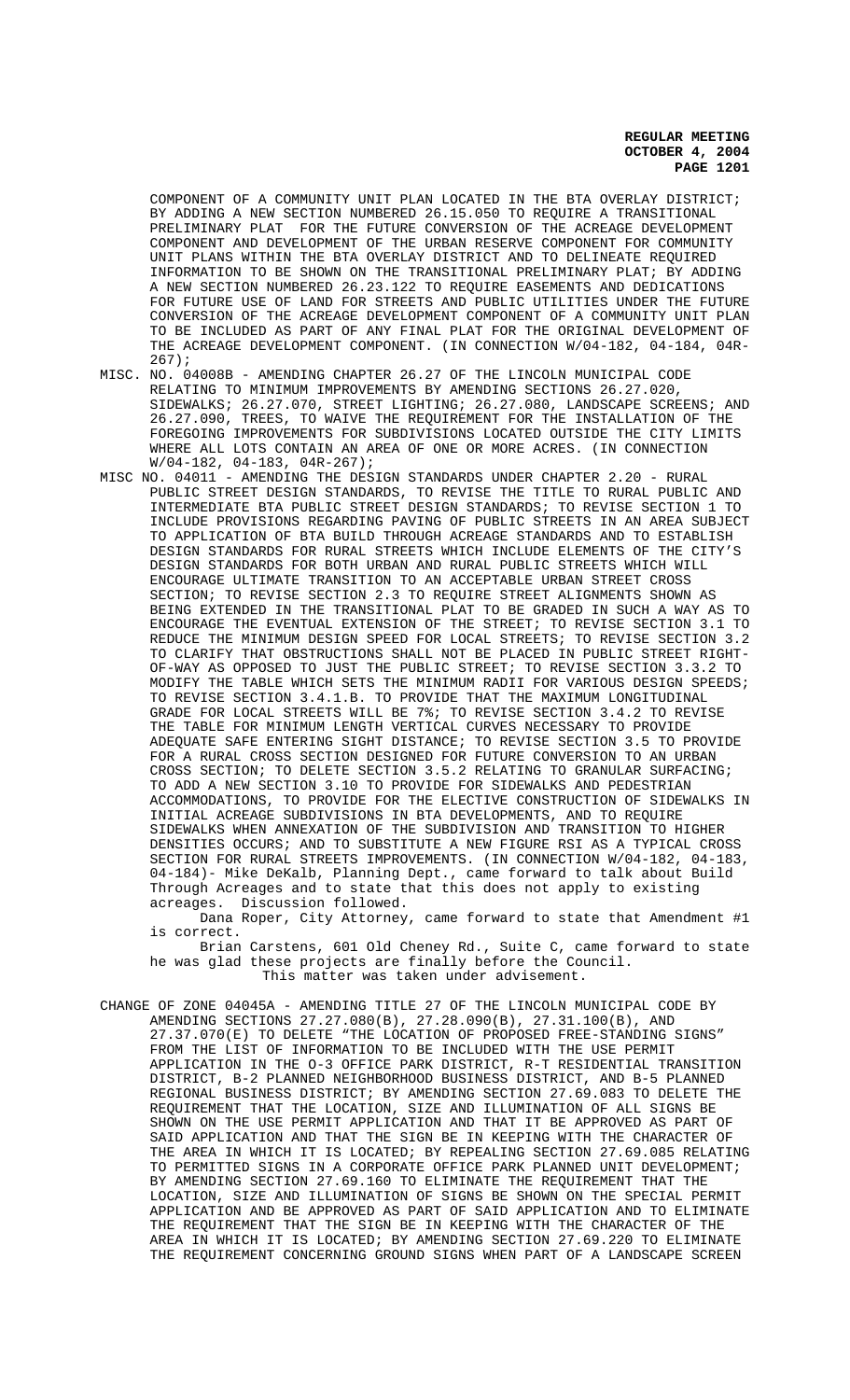> APPROVED BY THE PLANNING DIRECTOR; BY AMENDING SECTION 27.70.050 TO MODIFY THE REQUIREMENTS AFTER APPROVAL OF A USE PERMIT TO ALLOW BUILDING PERMITS, CERTIFICATES OF OCCUPANCY, AND SUBDIVISION OF PROPERTY TO BE ISSUED OR APPROVED UPON SUBSTANTIAL COMPLIANCE WITH THE PLOT PLAN AS APPROVED AND TO GRANT THE PLANNING DIRECTOR THE AUTHORITY TO REVIEW AND DETERMINE IF A PROPOSAL IS IN SUBSTANTIAL CONFORMANCE WITH THE SPIRIT AND INTENT OF THE APPROVED PLAN. (IN CONNECTION W/04-186, 04-187, 04R-269);

- CHANGE OF ZONE 04045B AMENDING CHAPTER 27.63 OF THE LINCOLN MUNICIPAL CODE RELATING TO SPECIAL PERMITS BY AMENDING SECTIONS 27.63.010, 27.63.070, 27.63.120, 27.63.130, 27.63.170, 27.63.210, 27.63.280, 27.63.400, 27.63.420, 27.63.430, 27.63.470, 27.63.530, 27.63.570, 27.63.580, AND 27.63.590 TO MODIFY PROVISIONS WITHIN SAID SECTIONS TO ALLOW SPECIAL PERMITS TO BE APPROVED BY THE PLANNING COMMISSION RATHER THAN THE CITY COUNCIL. (IN CONNECTION W/04-185, 04-187, 04R-269)
- CHANGE OF ZONE 04045C AMENDING CHAPTER 27.65 OF THE LINCOLN MUNICIPAL CODE RELATING TO COMMUNITY UNIT PLANS BY AMENDING SECTION 27.65.020 TO AMEND THE GENERAL REQUIREMENTS TO GRANT THE PLANNING COMMISSION AUTHORITY TO APPROVE THE SPECIAL PERMIT AND TO ALLOW THE PLAN TO PROPOSE MODIFICATIONS TO THE HEIGHT AND AREA REGULATIONS OF THE DISTRICT IN WHICH THE COMMUNITY UNIT PLAN IS LOCATED; BY AMENDING SECTION 27.65.030 TO ELIMINATE REFERENCES TO CITY COUNCIL APPROVAL OF COMMUNITY UNIT PLANS, ESTABLISHING STANDARDS FOR THE PLANNING COMMISSION TO FOLLOW IN APPROVING OR DENYING AN APPLICATION FOR A COMMUNITY UNIT PLAN, AND PROVIDING FOR AN APPEAL FROM THE PLANNING COMMISSION'S DECISION TO THE CITY COUNCIL BY AN AGGRIEVED PARTY; BY REPEALING SECTION 27.65.040 TO ELIMINATE CITY COUNCIL FINAL ACTION ON THE APPLICATION; BY AMENDING SECTION 27.65.050 TO REVISE PROVISIONS REGARDING DEVELOPMENT OF THE COMMUNITY UNIT PLAN AFTER ITS APPROVAL; BY AMENDING SECTION 27.65.060 TO GRANT THE PLANNING DIRECTOR LIMITED AUTHORITY TO APPROVE MINOR INCREASES IN THE NUMBER OF DWELLING UNITS AND TO APPROVE MINOR INTERNAL CHANGES TO THE APPLICABLE SETBACK, YARD OR HEIGHT REQUIREMENTS WITHIN A COMMUNITY UNIT PLAN; BY AMENDING SECTION 27.65.070 TO DELETE THE NEED FOR THE CITY CLERK TO SIGN A CERTIFICATE SHOWING APPROVAL OR DISAPPROVAL BY THE CITY COUNCIL; BY AMENDING SECTION 27.65.090 TO ALLOW THE PLANNING COMMISSION TO MODIFY PARKING REQUIREMENTS UNDER SPECIFIED CONDITIONS. (IN CONNECTION W/04-185, 04-186, 04R-269)
- MISC. NO. 04009 AMENDING CHAPTER 3.35 OF THE CITY OF LINCOLN DESIGN STANDARDS FOR COMMUNITY UNIT PLANS TO SIMPLIFY THE DENSITY CALCULATION AND AMEND THE CLUSTER DENSITY. (IN CONNECTION W/04-185, 04-186, 04-187) - Marvin Krout, Director of Planning Dept., came forward to explain the set of proposed amendments is to implement the streamlining set forth by the Mayor's Streamlining Task Force. Discussion followed. Rick Peo, Assistant City Attorney, came forward to answer

questions. Jonathan Cook, Council Member, requested the word "should" be changed to "shall" in the proposed amendment. Discussion followed. Craig Groat, 4935 Huntington Ave., came forward in opposition. Mike Morosin, 2055 S St., stated he felt the C.U.P. tends to destroy older neighborhoods and that low income homes are being destroyed.

This matter was taken under advisement.

ASSESSING NUISANCE ABATEMENT COSTS ASSOCIATED WITH THE CLEARING OF PUBLIC NUISANCES BY THE HEALTH DEPARTMENT TO THE FOLLOWING BENEFITTED PROPERTIES: 1534 N. 25TH, 4626 CALVERT, 820 C, 645 W. C, 2832 DUDLEY, 425 N. 28TH, 3015 N. 75TH ST COURT, 1412 ROSE, 1036 Y, 3000 MICKAELA LANE, 2744 STARR, 1427 SUMNER, 3335 N. 3RD, 1604 ROSELYN TERRACE, 6910 STARR, AND 1525 N. 58TH., Scott Holmes, Environmental Public Health Division Manager, came forward to state these assessments are for garbage left outside for a couple weeks or more and are cleaned up by the City. Discussion followed.

This matter was taken under advisement.

APPROVING THE 2004-05 WORK PLAN FOR THE STORMWATER INTERLOCAL AGREEMENT BETWEEN THE CITY AND LOWER PLATTE SOUTH NATURAL RESOURCES DISTRICT TO ADDRESS STORMWATER QUALITY AND QUANTITY ISSUES - Nicole Fleck-Tooze, Public Works Dept., came forward to answer questions and to state this annual Work Plan has been done since 1996. Discussion followed. Craig Groat, 4935 Huntington Ave., came forward to disagree with these studies being done. This matter was taken under advisement.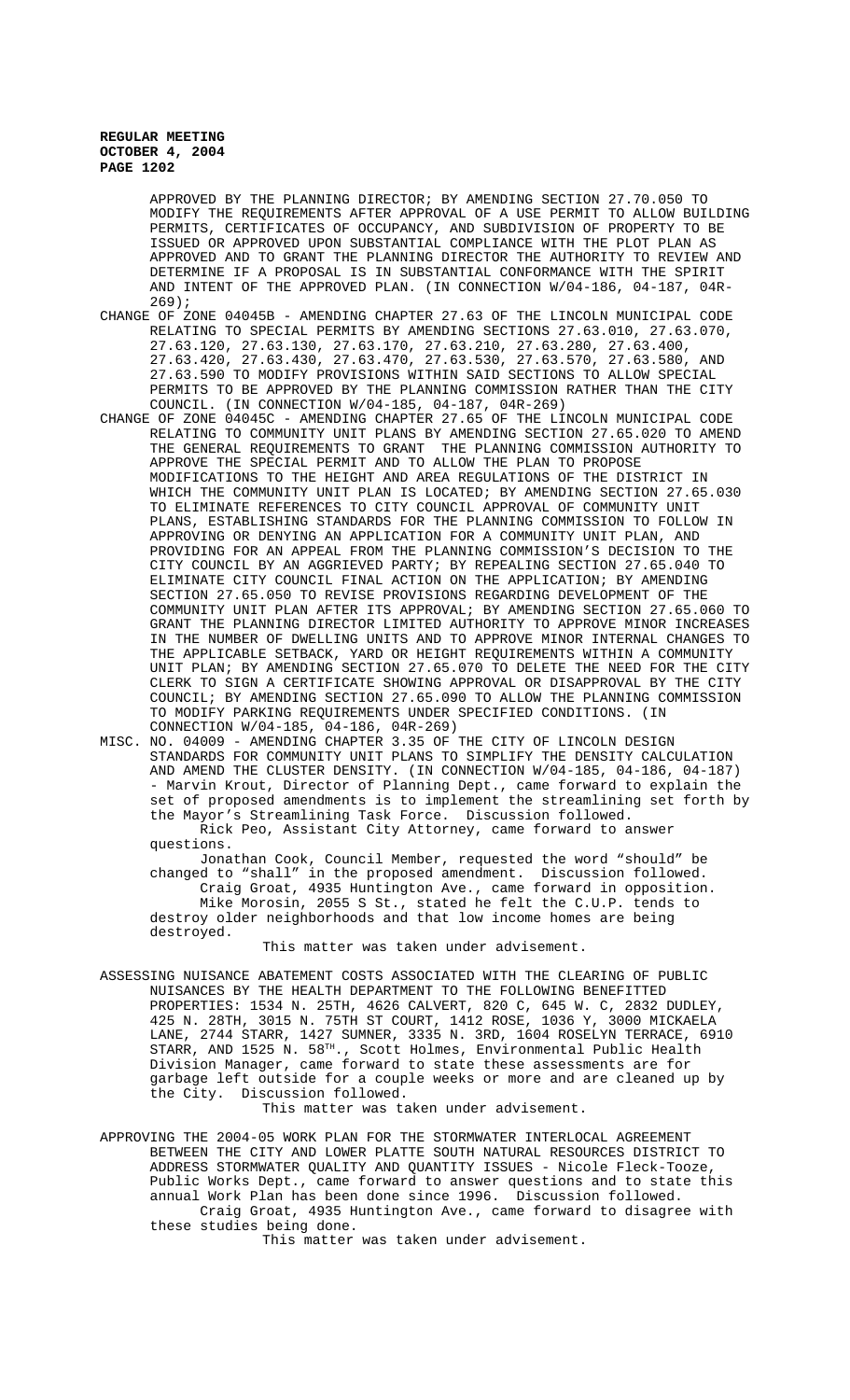SPECIAL PERMIT 1654B - APPLICATION OF ROSS AND KARA PARDE TO AMEND PINE LAKE HEIGHTS COMMUNITY UNIT PLAN TO REDUCE THE REAR YARD SETBACK FROM 22 FEET TO 15 FEET TO ALLOW A GARAGE WITH A DECK ABOVE AT 3500 PELA VERDE CIRCLE - Kara Parde, 3500 Pela Verde Circle, came forward to answer any questions.

This matter was taken under advisement.

APPROVING THE ACQUISITION AND DEDICATION OF 0.21 ACRES OF PARK LAND BY THE CITY ON PROPERTY GENERALLY LOCATED AT THE SOUTHEAST CORNER OF 19TH AND A STREETS (NEAR SOUTH PARK) - Lynn Johnson, Director of Parks and Recreation Dept., stated this project was a culmination of a 10 year commitment with the Near South Neighborhood Association and the City. Discussion followed.

This matter was taken under advisement.

WAIVER NO. 04010 - APPLICATION OF THE UNIVERSITY OF NEBRASKA FOUNDATION TO WAIVE THE REQUIREMENT OF THE LAND SUBDIVISION ORDINANCE THAT SIDEWALKS AND STREET TREES BE INSTALLED WITHIN FOUR YEARS OF FINAL PLAT APPROVAL, ON PROPERTY GENERALLY LOCATED AT N.W. 1ST STREET AND W. HIGHLAND BLVD. - Mike Morosin, 2055 S St., came forward in opposition. Discussion followed.

This matter was taken under advisement.

#### **MISCELLANEOUS BUSINESS**

Craig Groat, 4935 Huntington Ave., stated he was here to help the City. He stated the City needed to have a City Manager and a qualified City Traffic Engineer. He is concerned with the quality of life in the City of Lincoln.

This matter was taken under advisement.

**\*\* END OF PUBLIC HEARING \*\***

# **COUNCIL ACTION**

# **LIQUOR RESOLUTIONS**

APPLICATION OF SLAPSHOTZ BAR & GRILL, INC. DBA SLAPSHOTZ BAR & GRILL FOR A CLASS I LIQUOR LICENSE AT 1245 LIBRA DRIVE, SUITE 110 - CLERK read the following resolution, introduced by Ken Svoboda, who moved its adoption for approval:<br><u>A-83014</u> BE IT R

BE IT RESOLVED by the City Council of the City of Lincoln, Nebraska:

That after hearing duly had as required by law, consideration of the facts of this application, the Nebraska Liquor Control Act, and the pertinent City ordinances, the City Council recommends that the application of Slapshotz Bar & Grill, Inc. dba Slapshotz Bar & Grill for a Class "I" liquor license at 1245 Libra Drive, Suite 110, Lincoln, Nebraska, for the license period ending April 30, 2005, be approved with the condition that the premise complies in every respect with all city and state regulations. The City Clerk is directed to transmit a copy of this resolution to the Nebraska Liquor Control Commission.

Introduced by Ken Svoboda Seconded by Newman & carried by the following vote: AYES: Cook, Friendt, McRoy, Newman, Svoboda, Werner; NAYS: None; ABSENT: Camp.

MANAGER APPLICATION OF JOSE S. RUIZ FOR SLAPSHOTZ BAR & GRILL, INC. DBA SLAPSHOTZ BAR & GRILL AT 1245 LIBRA DRIVE, SUITE 110 - CLERK read the following resolution, introduced by Ken Svoboda, who moved its adoption

for approval:<br><u>A-83015</u> WHEREAS WHEREAS, Slapshotz Bar & Grill, Inc. dba Slapshotz Bar & Grill located at 1245 Libra Drive, Suite 110, Lincoln, Nebraska has been approved for a Retail Class "I" liquor license, and now requests that Jose S. Ruiz be named manager;

WHEREAS, Jose S. Ruiz appears to be a fit and proper person to manage said business.

NOW, THEREFORE, BE IT RESOLVED by the City Council of the City of Lincoln, Nebraska: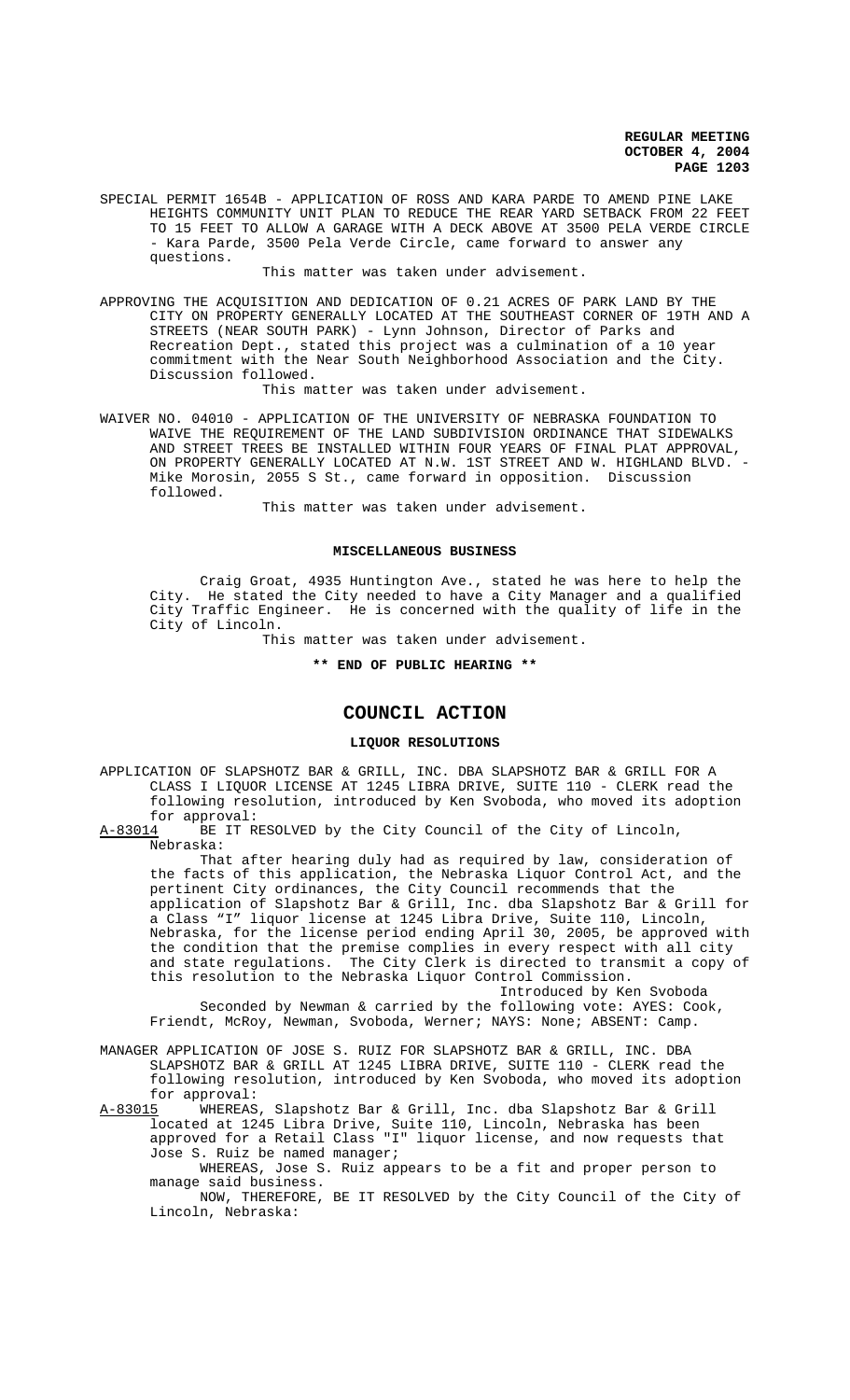That after hearing duly had as required by law, consideration of the facts of this application, the Nebraska Liquor Control Act, and the pertinent City ordinances, the City Council recommends that Jose S. Ruiz be approved as manager of this business for said licensee. The City Clerk is directed to transmit a copy of this resolution to the Nebraska Liquor Control Commission.

Introduced by Ken Svoboda Seconded by Friendt & carried by the following vote: AYES: Cook, Friendt, McRoy, Newman, Svoboda, Werner; NAYS: None; ABSENT: Camp.

# ORDINANCES - 2<sup>ND</sup> READING & ASSOCIATED RESOLUTIONS

- MISC. NO. 03012 ADOPTING THE CITY OF LINCOLN PROGRAM FOR PAYMENT OF ARTERIAL STREET IMPACT FEE TO PROMOTE ECONOMIC DEVELOPMENT. (IN CONNECTION W/04- 179.) - PRIOR to reading:
- COOK Moved to delay action on Bill No. 04R-266 for one week to 10/11/04.

Seconded by Friendt & carried by the following vote: AYES: Cook, Friendt, McRoy, Newman, Svoboda, Werner; NAYS: None: ABSENT: Camp.

- CHANGE OF ZONE 04058 AMENDING TITLE 27 OF THE LINCOLN MUNICIPAL CODE TO AMEND THE IMPACT FEE ORDINANCE TO ADOPT A NEW METHOD FOR THE REIMBURSEMENT OF ARTERIAL STREET IMPACT FEES FOR QUALIFYING ECONOMIC DEVELOPMENT PROJECTS TO BE MADE IN CONFORMANCE WITH A SPECIFIC POLICY STATEMENT ADOPTED BY RESOLUTION OF THE CITY COUNCIL RATHER THAN BY A VOTE OF AT LEAST FIVE CITY COUNCIL MEMBERS - CLERK read an ordinance, introduced by Patte Newman, amending Section 27.82.110 of the Lincoln Municipal Code to adopt a new method by which the reimbursement of arterial street impact fees, for qualifying economic development projects, shall only be made in conformance with a specific policy statement adopted by resolution of the City Council, rather than by a vote of at least five City Council members; and repealing Section 27.82.110 of the Lincoln Municipal Code as hitherto existing, the second time.
- AMENDING CHAPTER 5.36 OF THE LINCOLN MUNICIPAL CODE RELATING TO PEDDLERS TO CLARIFY THAT HEARINGS FOR THE REVOCATION OF A PEDDLER'S PERMIT SHALL BE HELD BEFORE THE PERMIT REVIEW BOARD, AND TO ESTABLISH THE PERMIT REVIEW BOARD, RATHER THAN THE CITY COUNCIL, AS THE BOARD TO HEAR THE APPEAL OF AN APPLICANT DENIED A PEDDLER PERMIT - CLERK read an ordinance, introduced by Patte Newman, amending Chapter 5.36 of the Lincoln Municipal Code relating to Peddlers by amending Section 5.36.110 to clarify that hearings for the revocation of a peddler's permit shall be held before the Permit Review Board; amending Section 5.36.120 to establish the Permit Review Board, rather than the City Council, as the board to hear the appeal of an applicant denied a peddler permit; and repealing Sections 5.36.110 and 5.36.120 of the Lincoln Municipal Code as hitherto existing, the second time.
- AMENDING CHAPTER 9.32 OF THE LINCOLN MUNICIPAL CODE RELATING TO LOTTERIES TO DEFINE THE PURPOSES TO WHICH LOTTERY AND RAFFLE PROFITS ARE TO BE DEVOTED, TO ALLOW THE CITY CLERK TO APPROVE OR DENY APPLICATIONS FOR LOTTERY AND RAFFLE PERMITS, TO ESTABLISH AN APPEAL PROCEDURE FOR DENIED APPLICATIONS, TO CREATE AN APPEALS BOARD, AND TO REVISE THE PROCEDURE ON REVOCATION OF PERMITS - CLERK read an ordinance, introduced by Patte Newman, amending Chapter 9.32 of the Lincoln Municipal Code relating to Lotteries by amending Section 9.32.030 to define the purposes to which lottery and raffle profits are to be devoted; amending Section 9.32.050 to allow the City Clerk to approve or deny applications for lottery and raffle permits; adding a new section numbered 9.32.050 to allow the City Clerk to approve or deny applications for lottery and raffle permits; adding a new section numbered 9.32.065 to establish an appeal procedure for denied applications and to create an appeals board; amending Section 9.32.070 to revise the procedure on revocation of permits; and repealing Sections 9.32.030, 9.32.050, and 9.32.070 of the Lincoln Municipal Code as hitherto existing, the second time.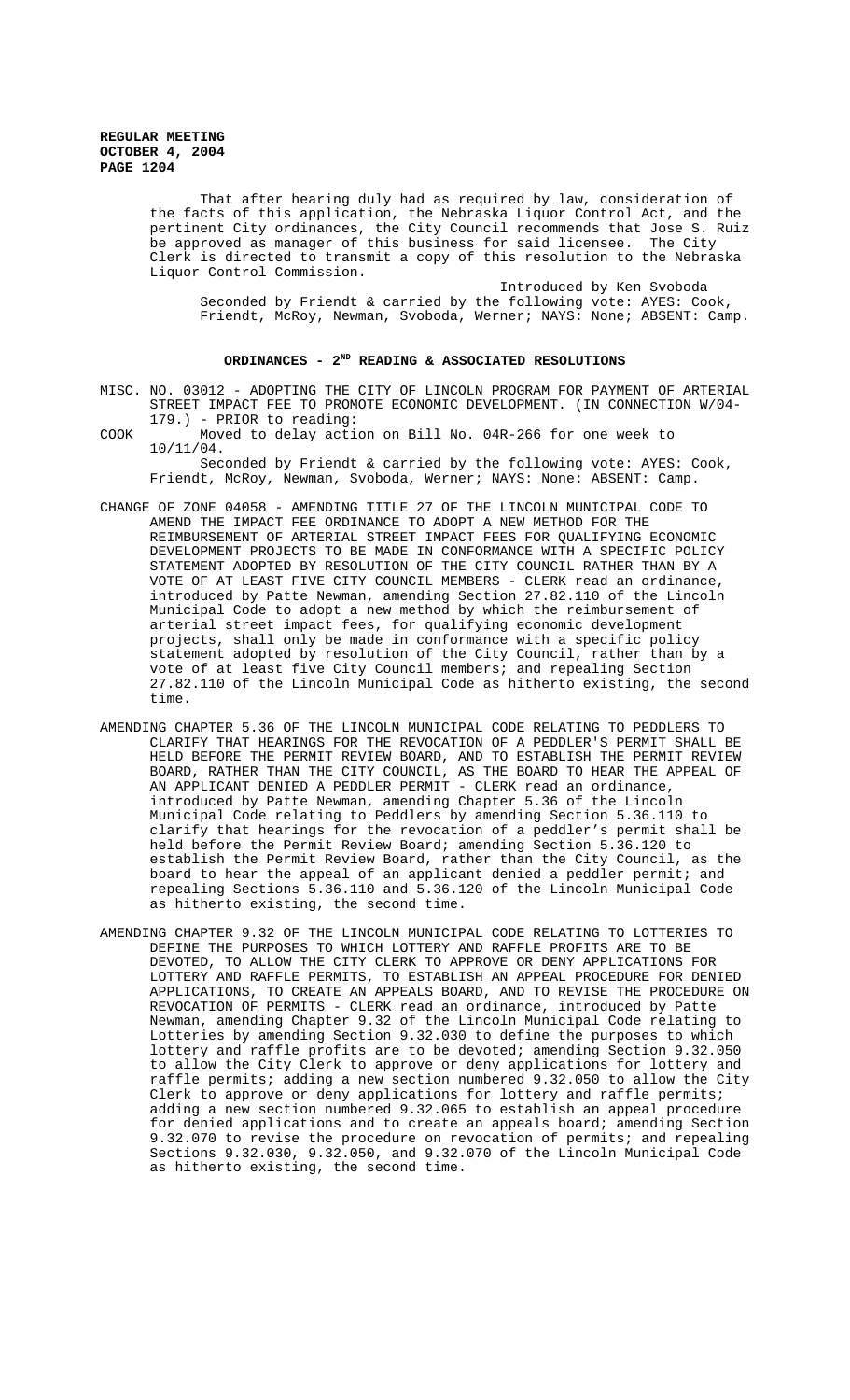- AMENDING SECTION 3.04.040 OF THE LINCOLN MUNICIPAL CODE TO INCREASE THE FEES CHARGED BY THE CITY FOR PHOTOSTATIC COPIES, TYPEWRITTEN COPIES OF ANY RECORD, AND USE OF THE CORPORATE SEAL ON ANY ATTESTATION, ACKNOWLEDGMENT OR OTHER CERTIFICATE - CLERK read an ordinance, introduced by Patte Newman, amending Section 3.04.040 of the Lincoln Municipal Code to increase the fees charged by the City for photostatic copies, typewritten copies of any record, and use of the corporate seal on any attestation, acknowledgment or other certificate ; and repealing Section 3.04.040 of the Lincoln Municipal Code as hitherto existing, the second time.
- AMENDING SECTION 10.06.160 OF THE LINCOLN MUNICIPAL CODE TO MAKE THE GENERAL CLASSIFICATION OF VIOLATIONS OF THE PROVISIONS OF TITLE 10 CONSISTENT WITH THE GENERAL CLASSIFICATION OF TRAFFIC VIOLATIONS OF THE NEBRASKA RULES OF THE ROAD - CLERK read an ordinance, introduced by Patte Newman, amending Section 10.06.160 of the Lincoln Municipal Code to make the general classification of violations of the provisions of Title 10 consistent with the general classification of violations of the Nebraska Rules of the Road, and repealing Section 10.06.160 of the Lincoln Municipal code as hitherto existing, the second time.
- CHANGE OF ZONE 04042 AMENDING CHAPTER 27.69 OF THE LINCOLN MUNICIPAL CODE RELATING TO PERMITTED SIGNS IN THE H-3 ZONING DISTRICT TO CLARIFY LANGUAGE AND TO ALLOW ON-PREMISES POLE SIGNS LOCATED WITHIN 660 FEET OF THE DESIGNATED INTERSTATE TO INCLUDE ELECTRONIC CHANGEABLE COPY UP TO 240 SQUARE FEET IN THE SIGN AREA, AND RELATING TO PERMITTED SIGNS IN NON-RESIDENTIAL DISTRICT TO ALLOW AN EXCEPTION TO THE MAXIMUM CHANGING SIGN AREA - CLERK read an ordinance, introduced by Patte Newman, amending Chapter 27.69 of the Lincoln Municipal Code relating to signs by amending Section 27.69.049 relating to permitted signs in the H-3 zoning district to clarify language and to allow on premises pole signs located within 660 feet of the designated interstate to include electronic changeable copy up to 240 square feet in sign area; by amending Section 27.69.270 relating to other permitted signed in nonresidential districts to allow an exception to the maximum changing sign area as provided in Section  $27.69.049(d)$ ; and repealing Sections 27.69.049 and 27.69.270 of the Lincoln Municipal Code as hitherto existing, the second time.
- CHANGE OF ZONE 04044 AMENDING TITLE 27 OF THE LINCOLN MUNICIPAL CODE RELATING TO ZONING BY AMENDING SECTION 27.07.040 TO ELIMINATE THE REQUIREMENT THAT A COMMUNITY UNIT PLAN IN THE AG DISTRICT SHALL CONTAIN A MINIMUM AREA OF 75 ACRES; BY AMENDING SECTION 27.65.020 TO PROVIDE PROVISIONS REGARDING APPROVAL OF A COMMUNITY UNIT PLAN IN THE BTA OVERLAY DISTRICT WITH UNDERLYING AG OR AGR ZONING TO REQUIRE THAT IN THE BTA OVERLAY DISTRICT THE LAND WITHIN A COMMUNITY PLAN BE DIVIDED INTO TWO COMPONENTS, AN ACREAGE DEVELOPMENT COMPONENT AND AN URBAN RESERVE COMPONENT, TO PROVIDE DENSITY BONUS, AND TO PROVIDE FOR THE TIMING OF SUBDIVISION AND DEVELOPMENT OF EACH COMPONENT; BY AMENDING SECTION 27.65.030 TO PROVIDE THAT THE APPLICATION FOR A COMMUNITY UNIT PLAN SHALL BE FILED WITH THE PLANNING DEPARTMENT RATHER THAN THE DEPARTMENT OF BUILDING AND SAFETY AND TO REQUIRE THE EXECUTION OF AN AGREEMENT BETWEEN THE CITY AND THE PERMITTEE FOR DEVELOPMENT OF A COMMUNITY UNIT PLAN LOCATED IN THE BTA OVERLAY DISTRICT; BY AMENDING SECTION 27.65.070 TO PROVIDE FOR THE FORM OF COMMUNITY PLAN IN THE R-1 THROUGH R-6 ZONING DISTRICTS AND IN THE AG AND AGR ZONING DISTRICTS NOT WITHIN THE BTA OVERLAY DISTRICT; BY ADDING A NEW SECTION NUMBERED 27.65.075 TO PROVIDE FOR THE FORM OF A COMMUNITY UNIT PLAN IN THE BTA OVERLAY DISTRICT; BY ADDING A NEW SECTION NUMBERED 27.83.010 TO PROVIDE REGULATIONS FOR THE BTA BUILD THROUGH ACREAGE OVERLAY DISTRICT; BY ADDING A NEW SECTION NUMBERED 27.83.020 TO DESCRIBE THE PURPOSE OF THE BTA OVERLAY DISTRICT; BY ADDING A NEW SECTION NUMBERED 27.83.030 TO ESTABLISH THE DISTRICT BOUNDARIES FOR THE BTA OVERLAY DISTRICT; BY ADDING A NEW SECTION NUMBERED 27.83.040 TO ESTABLISH USE REGULATIONS FOR THE BTA OVERLAY DISTRICT; BY ADDING A NEW SECTION NUMBERED 27.83.050 TO PROVIDE PROVISIONS GOVERNING THE USE OF AN UNDERSIZED LOT FOR A SINGLE FAMILY DWELLING PURSUANT TO A SPECIAL PERMIT FOR A COMMUNITY UNIT PLAN IN THE BTA OVERLAY DISTRICT; BY ADDING A NEW SECTION NUMBERED 27.83.060 TO ESTABLISH AREA, HEIGHT, GRADING AND LAND USE DISTURBANCE, PARKING, AND SIGN REGULATIONS FOR THE BTA OVERLAY DISTRICT - CLERK read an ordinance, introduced by Patte Newman, amending Title 27 of the Lincoln Municipal Code relating to zoning by amending Section 27.07.040 to eliminate the requirement that a community unit plan in the AG district shall contain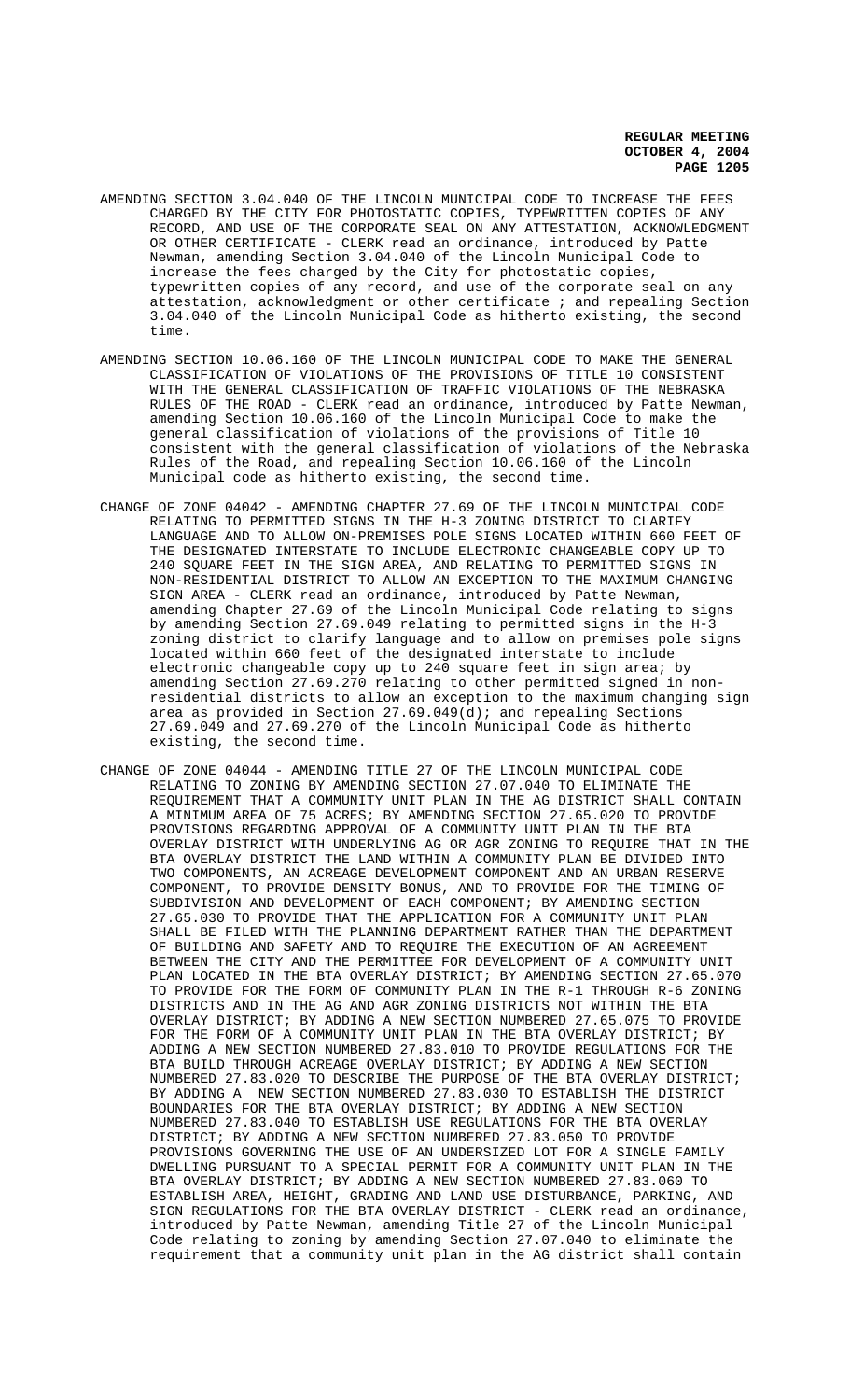> a minimum area of 75 acres; by amending Section 27.65.020 to provide provisions regarding approval of a community unit plan in the BTA Overlay District with underlying AG or AGR zoning to require that in the BTA Overlay District the land within a community plan be divided into two components, an Acreage Development Component and an Urban Reserve Component, to provide density bonus, and to provide for the timing of subdivision and development of each component; by amending Section 27.65.030 to provide that the application for a community unit plan shall be filed with the Planning Department rather than the Department of Building and Safety and to require the execution of an agreement between the City and the permittee for development of a community unit plan located in the BTA Overlay District; by amending Section 27.65.070 to provide for the form of community plan in the R-1 through R-6 zoning districts and in the AG and AGR zoning districts not within the BTA Overlay District; by adding a new section numbered 27.65.075 to provide for the form of a community unit plan in the BTA Overlay District; by adding a new section numbered 27.83.010 to provide regulations for the BTA Build Through Acreage Overlay District; by adding a new section numbered 27.83.020 to describe the purpose of the BTA Overlay District; by adding a new section numbered  $27.83.030$  to establish the district boundaries for the BTA Overlay District; by adding a new section numbered 27.83.040 to establish use regulations for the BTA Overlay District; by adding a new section numbered 27.83.050 to provide provisions governing the use of an undersized lot for a single family dwelling pursuant to a special permit for a community unit plan in the BTA Overlay District; by adding a new section numbered 27.83.060 to establish area, height, grading and land use disturbance, parking, and sign regulations for the BTA Overlay District; by repealing Sections 27.07.040, 27.65.020, 27.65.030, and 27.65.070 of the Lincoln Municipal Code as hitherto existing; and by codifying Sections 27.83.010 through 27.83.060 as Chapter 27.83 of the Lincoln Municipal Code, entitled "Build Through Acreage Overlay District", the second time.

MISC. NO. 04008A - AMENDING TITLE 26 OF THE LINCOLN MUNICIPAL CODE RELATING TO THE LAND SUBDIVISION ORDINANCE BY AMENDING SECTION 26.11.037 TO ELIMINATE THE PROVISION THAT A PRELIMINARY PLAT SHALL ONLY BE EFFECTIVE FOR A PERIOD OF TEN YEARS FROM THE DATE OF THE CITY'S APPROVAL; BY AMENDING SECTION 26.11.038 TO PROVIDE PROVISIONS REGARDING THE INSTALLMENT OR CONSTRUCTION OF UTILITIES WITHIN THE ACREAGE DEVELOPMENT COMPONENT OF A COMMUNITY UNIT PLAN LOCATED IN THE BTA OVERLAY DISTRICT; BY ADDING A NEW SECTION NUMBERED 26.15.050 TO REQUIRE A TRANSITIONAL PRELIMINARY PLAT FOR THE FUTURE CONVERSION OF THE ACREAGE DEVELOPMENT COMPONENT AND DEVELOPMENT OF THE URBAN RESERVE COMPONENT FOR COMMUNITY UNIT PLANS WITHIN THE BTA OVERLAY DISTRICT AND TO DELINEATE REQUIRED INFORMATION TO BE SHOWN ON THE TRANSITIONAL PRELIMINARY PLAT; BY ADDING A NEW SECTION NUMBERED 26.23.122 TO REQUIRE EASEMENTS AND DEDICATIONS FOR FUTURE USE OF LAND FOR STREETS AND PUBLIC UTILITIES UNDER THE FUTURE CONVERSION OF THE ACREAGE DEVELOPMENT COMPONENT OF A COMMUNITY UNIT PLAN TO BE INCLUDED AS PART OF ANY FINAL PLAT FOR THE ORIGINAL DEVELOPMENT OF THE ACREAGE DEVELOPMENT COMPONENT - CLERK read an ordinance, introduced by Patte Newman, amending Title 26 of the Lincoln Municipal Code relating to the Land Subdivision ordinance by amending Section 26.11.037 to eliminate the provision that a preliminary plat shall only be effective for a period of ten years from the date of the City's approval; by amending Section 26.11.038 to provide provisions regarding the installment or construction of utilities within the Acreage Development Component of a community unit plan located in the BTA Overlay District; by adding a new section numbered 26.15.050 to require a transitional preliminary plat for the future conversion of the Acreage Development Component and development of the Urban Reserve Component for community unit plans within the BTA Overlay District and to delineate required information to be shown on the transitional preliminary plat; by adding a new section numbered 26.23.122 to require easements and dedications for future use of land for streets and public utilities under the future conversion of the Acreage Development Component of a community unit plan to be included as part of any final plat for the original development of the Acreage Development Component; and repealing Sections 26.11.037 and 26.11.038 of the Lincoln Municipal Code as hitherto existing, the second time.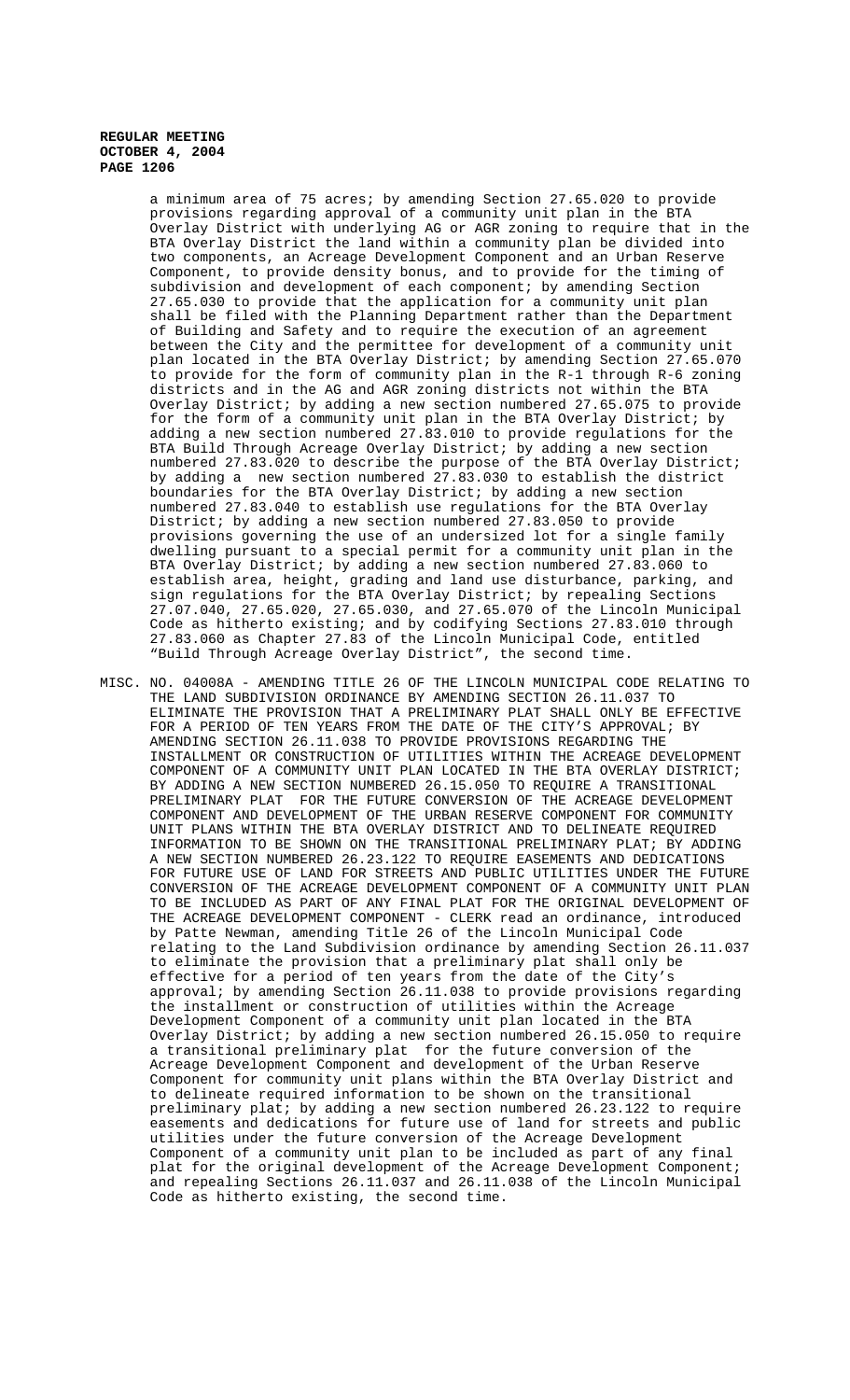- MISC. NO. 04008B AMENDING CHAPTER 26.27 OF THE LINCOLN MUNICIPAL CODE RELATING TO MINIMUM IMPROVEMENTS BY AMENDING SECTIONS 26.27.020, SIDEWALKS; 26.27.070, STREET LIGHTING; 26.27.080, LANDSCAPE SCREENS; AND 26.27.090, TREES, TO WAIVE THE REQUIREMENT FOR THE INSTALLATION OF THE FOREGOING IMPROVEMENTS FOR SUBDIVISIONS LOCATED OUTSIDE THE CITY LIMITS WHERE ALL LOTS CONTAIN AN AREA OF ONE OR MORE ACRES - CLERK read an ordinance, introduced by Patte Newman, amending Chapter 26.27 of the Lincoln Municipal Code relating to Minimum Improvements by amending Sections 26.27.020, Sidewalks; 26.27.070, Street Lighting; of the foregoing improvements for subdivisions located outside the city limits where all lots contain an area of one or more acres; and repealing Sections 26.27.020, 26.27.070, 26.27.080, and 26.27.090 of the Lincoln Municipal Code as hitherto existing, the second time.
- MISC NO. 04011 AMENDING THE DESIGN STANDARDS UNDER CHAPTER 2.20 RURAL PUBLIC STREET DESIGN STANDARDS, TO REVISE THE TITLE TO RURAL PUBLIC AND INTERMEDIATE BTA PUBLIC STREET DESIGN STANDARDS; TO REVISE SECTION 1 TO INCLUDE PROVISIONS REGARDING PAVING OF PUBLIC STREETS IN AN AREA SUBJECT TO APPLICATION OF BTA BUILD THROUGH ACREAGE STANDARDS AND TO ESTABLISH DESIGN STANDARDS FOR RURAL STREETS WHICH INCLUDE ELEMENTS OF THE CITY'S DESIGN STANDARDS FOR BOTH URBAN AND RURAL PUBLIC STREETS WHICH WILL ENCOURAGE ULTIMATE TRANSITION TO AN ACCEPTABLE URBAN STREET CROSS SECTION; TO REVISE SECTION 2.3 TO REQUIRE STREET ALIGNMENTS SHOWN AS BEING EXTENDED IN THE TRANSITIONAL PLAT TO BE GRADED IN SUCH A WAY AS TO ENCOURAGE THE EVENTUAL EXTENSION OF THE STREET; TO REVISE SECTION 3.1 TO REDUCE THE MINIMUM DESIGN SPEED FOR LOCAL STREETS; TO REVISE SECTION 3.2 TO CLARIFY THAT OBSTRUCTIONS SHALL NOT BE PLACED IN PUBLIC STREET RIGHT-OF-WAY AS OPPOSED TO JUST THE PUBLIC STREET; TO REVISE SECTION 3.3.2 TO MODIFY THE TABLE WHICH SETS THE MINIMUM RADII FOR VARIOUS DESIGN SPEEDS; TO REVISE SECTION 3.4.1.B. TO PROVIDE THAT THE MAXIMUM LONGITUDINAL GRADE FOR LOCAL STREETS WILL BE 7%; TO REVISE SECTION 3.4.2 TO REVISE THE TABLE FOR MINIMUM LENGTH VERTICAL CURVES NECESSARY TO PROVIDE ADEQUATE SAFE ENTERING SIGHT DISTANCE; TO REVISE SECTION 3.5 TO PROVIDE FOR A RURAL CROSS SECTION DESIGNED FOR FUTURE CONVERSION TO AN URBAN CROSS SECTION; TO DELETE SECTION 3.5.2 RELATING TO GRANULAR SURFACING; TO ADD A NEW SECTION 3.10 TO PROVIDE FOR SIDEWALKS AND PEDESTRIAN ACCOMMODATIONS, TO PROVIDE FOR THE ELECTIVE CONSTRUCTION OF SIDEWALKS IN INITIAL ACREAGE SUBDIVISIONS IN BTA DEVELOPMENTS, AND TO REQUIRE SIDEWALKS WHEN ANNEXATION OF THE SUBDIVISION AND TRANSITION TO HIGHER DENSITIES OCCURS; AND TO SUBSTITUTE A NEW FIGURE RSI AS A TYPICAL CROSS SECTION FOR RURAL STREETS IMPROVEMENTS - PRIOR to reading: COOK Moved to delay action on Bill No. 04R-267 for one week to
	- 10/11/04. Seconded by Friendt & carried by the following vote: AYES: Cook, Friendt, McRoy, Newman, Svoboda, Werner; NAYS: None: ABSENT: Camp.
- CHANGE OF ZONE 04045A AMENDING TITLE 27 OF THE LINCOLN MUNICIPAL CODE BY AMENDING SECTIONS 27.27.080(B), 27.28.090(B), 27.31.100(B), AND 27.37.070(E) TO DELETE "THE LOCATION OF PROPOSED FREE-STANDING SIGNS" FROM THE LIST OF INFORMATION TO BE INCLUDED WITH THE USE PERMIT APPLICATION IN THE O-3 OFFICE PARK DISTRICT, R-T RESIDENTIAL TRANSITION DISTRICT, B-2 PLANNED NEIGHBORHOOD BUSINESS DISTRICT, AND B-5 PLANNED REGIONAL BUSINESS DISTRICT; BY AMENDING SECTION 27.69.083 TO DELETE THE REQUIREMENT THAT THE LOCATION, SIZE AND ILLUMINATION OF ALL SIGNS BE SHOWN ON THE USE PERMIT APPLICATION AND THAT IT BE APPROVED AS PART OF SAID APPLICATION AND THAT THE SIGN BE IN KEEPING WITH THE CHARACTER OF THE AREA IN WHICH IT IS LOCATED; BY REPEALING SECTION 27.69.085 RELATING TO PERMITTED SIGNS IN A CORPORATE OFFICE PARK PLANNED UNIT DEVELOPMENT; BY AMENDING SECTION 27.69.160 TO ELIMINATE THE REQUIREMENT THAT THE LOCATION, SIZE AND ILLUMINATION OF SIGNS BE SHOWN ON THE SPECIAL PERMIT APPLICATION AND BE APPROVED AS PART OF SAID APPLICATION AND TO ELIMINATE THE REQUIREMENT THAT THE SIGN BE IN KEEPING WITH THE CHARACTER OF THE AREA IN WHICH IT IS LOCATED; BY AMENDING SECTION 27.69.220 TO ELIMINATE THE REQUIREMENT CONCERNING GROUND SIGNS WHEN PART OF A LANDSCAPE SCREEN APPROVED BY THE PLANNING DIRECTOR; BY AMENDING SECTION 27.70.050 TO MODIFY THE REQUIREMENTS AFTER APPROVAL OF A USE PERMIT TO ALLOW BUILDING PERMITS, CERTIFICATES OF OCCUPANCY, AND SUBDIVISION OF PROPERTY TO BE ISSUED OR APPROVED UPON SUBSTANTIAL COMPLIANCE WITH THE PLOT PLAN AS APPROVED AND TO GRANT THE PLANNING DIRECTOR THE AUTHORITY TO REVIEW AND DETERMINE IF A PROPOSAL IS IN SUBSTANTIAL CONFORMANCE WITH THE SPIRIT AND INTENT OF THE APPROVED PLAN - CLERK read an ordinance, introduced by Patte Newman, amending Title 27 of the Lincoln Municipal Code by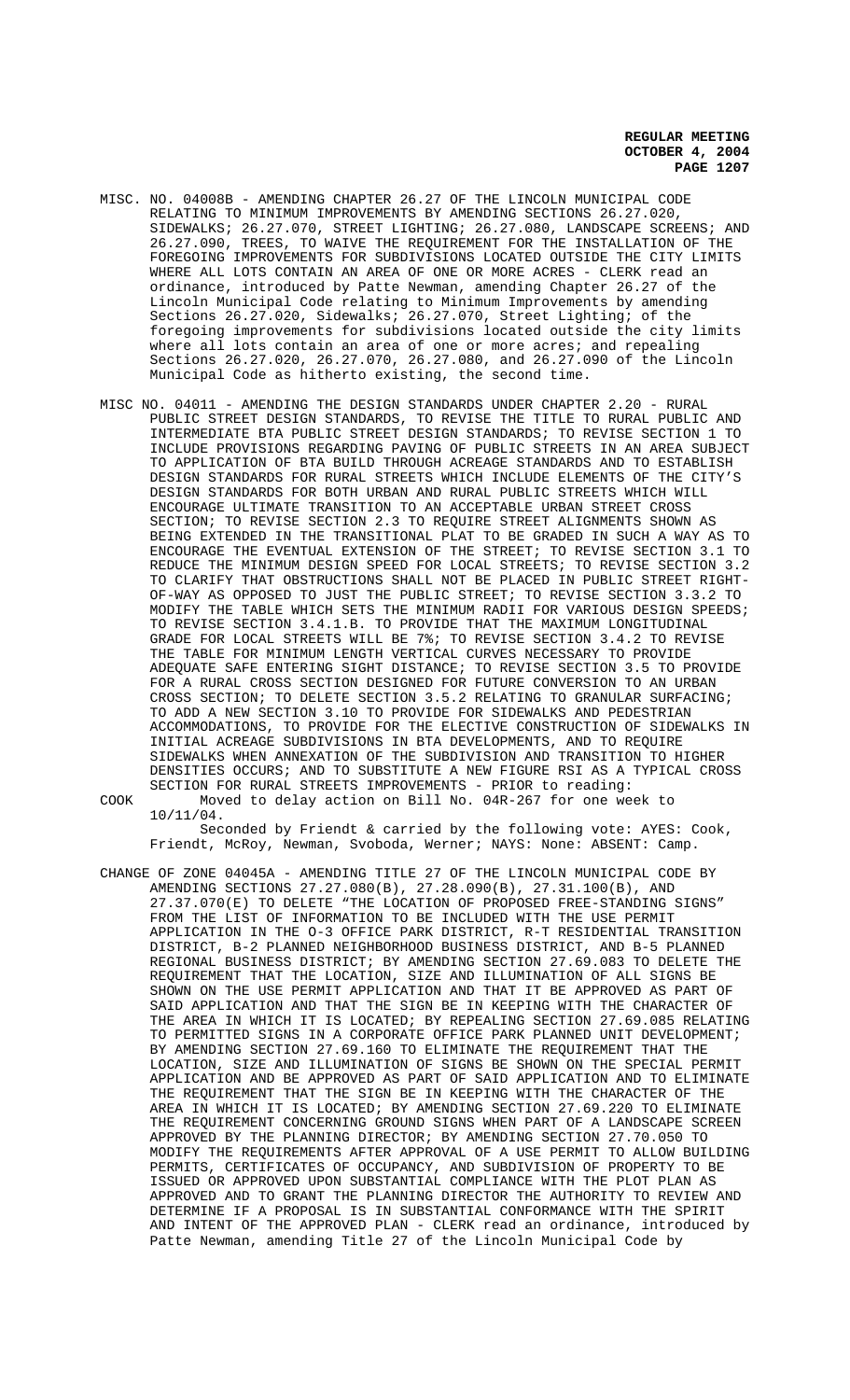amending Sections 27.27.080(b), 27.28.090(b), 27.31.100(b), and 27.37.070(e) to delete "the location of proposed free-standing signs" from the list of information to be included with the use permit application in the O-3 Office Park District, R-T Residential Transition District, B-2 Planned Neighborhood Business District, and B-5 Planned Regional Business District; by amending Section 27.69.083 to delete the requirement that the location, size and illumination of all signs be shown on the use permit application and that it be approved as part of said application and that the sign be in keeping with the character of the area in which it is located; by repealing Section 27.69.085 relating to permitted signs in a Corporate Office Park planned unit development; by amending Section 27.69.160 to eliminate the requirement that the location, size and illumination of signs be shown on the special permit application and be approved as part of said application and to eliminate the requirement that the sign be in keeping with the character of the area in which it is located; by amending Section 27.69.220 to eliminate the requirement concerning ground signs when part of a landscape screen approved by the Planning Director; by amending Section 27.70.050 to modify the requirements after approval of a use permit to allow building permits, certificates of occupancy, and subdivision of property to be issued or approved upon substantial compliance with the plot plan as approved and to grant the Planning Director the authority to review and determine if a proposal is in substantial conformance with the sprit and intent of the approved plan; and repealing Sections 27.27.080, 27.28.090, 27.31.100, 27.37.070, 27.69.083, 27.69.160, 27.69.220, and 27.70.050 of the Lincoln Municipal Code as hitherto existing, the second time.

- CHANGE OF ZONE 04045B AMENDING CHAPTER 27.63 OF THE LINCOLN MUNICIPAL CODE RELATING TO SPECIAL PERMITS BY AMENDING SECTIONS 27.63.010, 27.63.070, 27.63.120, 27.63.130, 27.63.170, 27.63.210, 27.63.280, 27.63.400, 27.63.420, 27.63.430, 27.63.470, 27.63.530, 27.63.570, 27.63.580, AND 27.63.590 TO MODIFY PROVISIONS WITHIN SAID SECTIONS TO ALLOW SPECIAL PERMITS TO BE APPROVED BY THE PLANNING COMMISSION RATHER THAN THE CITY COUNCIL - CLERK read an ordinance, introduced by Patte Newman, amending Chapter 27.63 of the Lincoln Municipal Code relating to special permits by amending Sections 27.63.010, 27.63.070, 27.63.120, 27.63.130, 27.63.170, 27.63.210, 27.63.280, 27.63.400, 27.63.420, 27.63.430, 27.63.470, 27.63.530, 27.63.570, 27.63.580, and 27.63.590 to modify provisions within said sections to allow special permits to be approved by the Planning Commission rather than the City Council; and repealing Sections 27.63.010, 27.63.070, 27.63.120, 27.63.130, 27.63.170, 27.63.210, 27.63.280, 27.63.400, 27.63.420, 27.63.430, 27.63.470, 27.63.530, 27.63.570, 27.63.580, and 27.63.590 of the Lincoln Municipal Code as hitherto existing, the second time.
- CHANGE OF ZONE 04045C AMENDING CHAPTER 27.65 OF THE LINCOLN MUNICIPAL CODE RELATING TO COMMUNITY UNIT PLANS BY AMENDING SECTION 27.65.020 TO AMEND THE GENERAL REQUIREMENTS TO GRANT THE PLANNING COMMISSION AUTHORITY TO APPROVE THE SPECIAL PERMIT AND TO ALLOW THE PLAN TO PROPOSE MODIFICATIONS TO THE HEIGHT AND AREA REGULATIONS OF THE DISTRICT IN WHICH THE COMMUNITY UNIT PLAN IS LOCATED; BY AMENDING SECTION 27.65.030 TO ELIMINATE REFERENCES TO CITY COUNCIL APPROVAL OF COMMUNITY UNIT PLANS, ESTABLISHING STANDARDS FOR THE PLANNING COMMISSION TO FOLLOW IN APPROVING OR DENYING AN APPLICATION FOR A COMMUNITY UNIT PLAN, AND PROVIDING FOR AN APPEAL FROM THE PLANNING COMMISSION'S DECISION TO THE CITY COUNCIL BY AN AGGRIEVED PARTY; BY REPEALING SECTION 27.65.040 TO ELIMINATE CITY COUNCIL FINAL ACTION ON THE APPLICATION; BY AMENDING SECTION 27.65.050 TO REVISE PROVISIONS REGARDING DEVELOPMENT OF THE COMMUNITY UNIT PLAN AFTER ITS APPROVAL; BY AMENDING SECTION 27.65.060 TO GRANT THE PLANNING DIRECTOR LIMITED AUTHORITY TO APPROVE MINOR INCREASES IN THE NUMBER OF DWELLING UNITS AND TO APPROVE MINOR INTERNAL CHANGES TO THE APPLICABLE SETBACK, YARD OR HEIGHT REQUIREMENTS WITHIN A COMMUNITY UNIT PLAN; BY AMENDING SECTION 27.65.070 TO DELETE THE NEED FOR THE CITY CLERK TO SIGN A CERTIFICATE SHOWING APPROVAL OR DISAPPROVAL BY THE CITY COUNCIL; BY AMENDING SECTION 27.65.090 TO ALLOW THE PLANNING COMMISSION TO MODIFY PARKING REQUIREMENTS UNDER SPECIFIED CONDITIONS - CLERK read an ordinance, introduced by Patte Newman, amending Chapter 27.65 of the Lincoln Municipal Code relating to community unit plans by amending Section 27.65.020 to amend the general requirements to grant the Planning Commission to approve the special permit and to allow the plan to propose modifications to the height and area regulations of the district in which the community unit plan is located; by amending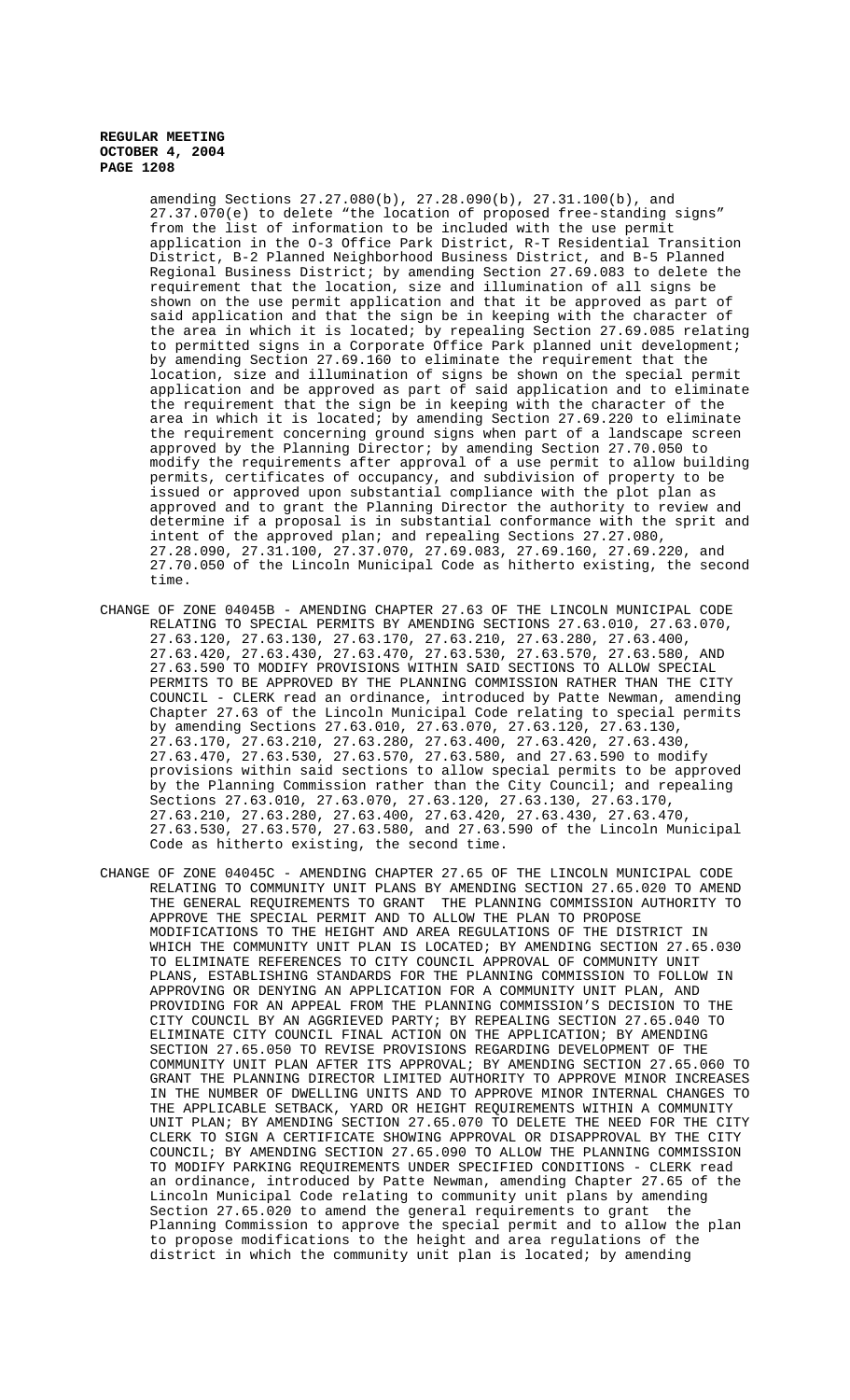Section 27.65.030 to eliminate references to City Council approval of community unit plans, establishing standards for the Planning Commission to follow in approving or denying an application for a community unit plan, and providing for an appeal from the Planning Commission's decision to the City Council by an aggrieved party; by repealing Section 27.65.040 to eliminate City Council final action on the application; by amending Section 27.65.050 to revise provisions regarding development of the community unit plan after its approval; by amending Section 27.65.060 to grant the Planning Director limited authority to approve minor increases in the number of dwelling units and to approve minor internal changes to the applicable setback, yard or height requirements within a community unit plan; by amending Section 27.65.070 to delete the need for the City Clerk to sign a certificate showing approval or disapproval by the City Council; by amending Section 27.65.090 to allow the Planning Commission to modify parking requirements under specified conditions; and repealing Sections 27.65.020, 27.65.030, 27.65.050, 27.65.060, 27.65.070, and 27.65.090 of the Lincoln Municipal Code as hitherto existing, the second time.

- MISC. NO. 04009 AMENDING CHAPTER 3.35 OF THE CITY OF LINCOLN DESIGN STANDARDS FOR COMMUNITY UNIT PLANS TO SIMPLIFY THE DENSITY CALCULATION AND AMEND THE CLUSTER DENSITY - PRIOR to reading:
- COOK Moved to delay action on Bill No. 04R-269 for one week to 10/11/04.

Seconded by Friendt & carried by the following vote: AYES: Cook, Friendt, McRoy, Newman, Svoboda, Werner; NAYS: None: ABSENT: Camp.

#### **RESOLUTIONS**

 APPOINTING AND REAPPOINTING JOSE A. QUINTERO TO THE CITIZEN POLICE ADVISORY BOARD TO FILL AN UNEXPIRED TERM EXPIRING NOVEMBER 17, 2004 AND FOR A THREE-YEAR TERM EXPIRING NOVEMBER 17, 2007 - CLERK read the following resolution, introduced by Patte Newman, who moved its adoption:

A-83016 BE IT RESOLVED by the City Council of the City of Lincoln, Nebraska:

That the appointment and reappointment of Jose A. Quintero to the Citizen Police Advisory Board to fill an unexpired term expiring November 17, 2004 and for a three-year term expiring November 17, 2007 is hereby approved.

Introduced by Patte Newman Seconded by McRoy & carried by the following vote: AYES: Camp, Cook, Friendt, McRoy, Newman, Svoboda, Werner; NAYS: None.

ASSESSING NUISANCE ABATEMENT COSTS ASSOCIATED WITH THE CLEARING OF PUBLIC NUISANCES BY THE HEALTH DEPARTMENT TO THE FOLLOWING BENEFITTED PROPERTIES: 1534 N. 25TH, 4626 CALVERT, 820 C, 645 W. C, 2832 DUDLEY, 425 N. 28TH, 3015 N. 75TH ST COURT, 1412 ROSE, 1036 Y, 3000 MICKAELA LANE, 2744 STARR, 1427 SUMNER, 3335 N. 3RD, 1604 ROSELYN TERRACE, 6910 STARR, AND 1525 N.  $58^{TH}$  - PRIOR to reading:

COOK Moved to amend Bill No. 04R-258 on the Exhibit A, Nuisance Abatement Costs Report from the Lincoln-Lancaster County Health Department and on the attached Property Information the address listed as 3015 N. 75th Street Circle is hereby amended to read as 3015 N.  $75^{\rm th}$ Street Court.

Seconded by McRoy & carried by the following vote: AYES: Camp, Cook, Friendt, McRoy, Newman, Svoboda, Werner; NAYS: None.

CLERK Read the following resolution, introduced by Patte Newman, who moved its adoption as amended:<br>A-83017 BE IT RESOLVED by the Ci

BE IT RESOLVED by the City Council of the City of Lincoln, Nebraska that:

Pursuant to Section 8.26.040 of the Lincoln Municipal Code, the premise clearance costs as shown on the list which is attached hereto, marked Exhibit "A" and made a part hereof by reference, are hereby assessed against the property set opposite each amount as shown thereon. Said assessments shall be delinquent from and after December 1, 2004 and draw interest as provided for in <u>Neb. Rev. Stat.</u> § 45-104.1 for assessments.

Introduced by Patte Newman Seconded by McRoy & carried by the following vote: AYES: Camp, Cook, Friendt, McRoy, Newman, Svoboda, Werner; NAYS: None.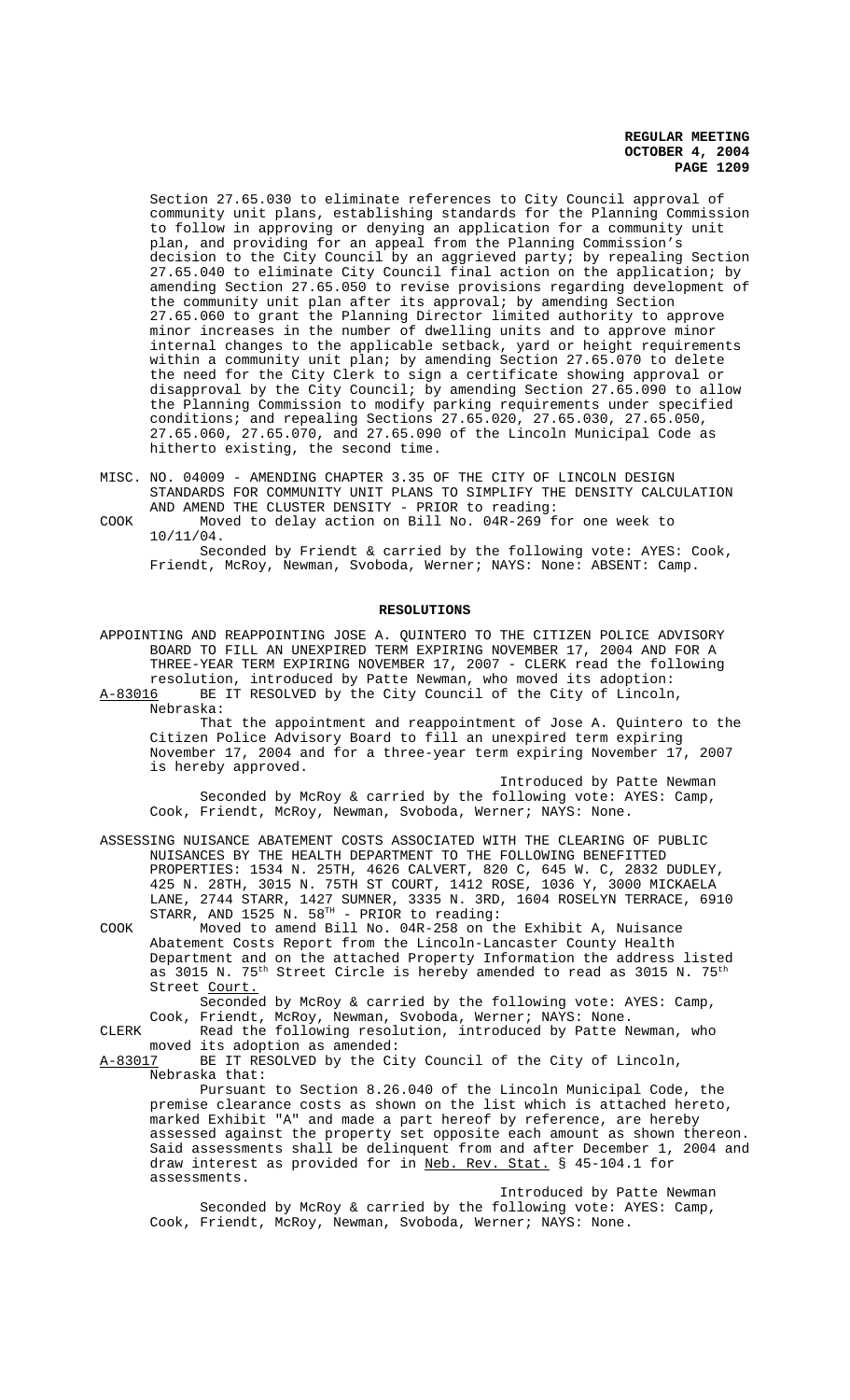APPROVING THE 2004-05 WORK PLAN FOR THE STORMWATER INTERLOCAL AGREEMENT BETWEEN THE CITY AND LOWER PLATTE SOUTH NATURAL RESOURCES DISTRICT TO ADDRESS STORMWATER QUALITY AND QUANTITY ISSUES - CLERK read the following resolution, introduced by Patte Newman, who moved its adoption:

A-83018 BE IT RESOLVED by the City Council of the City of Lincoln, Nebraska:

That the attached Fiscal Year 2004-2005 Work Plan to the Interlocal Agreement on Stormwater Management between the City of Lincoln and the Lower Platte South Natural Resources District, which is attached hereto marked as Attachment "A", is hereby approved and the Mayor is authorized to execute the same on behalf of the City of Lincoln. Said Fiscal Year 2004-2005 Work Plan establishes a framework and division of responsibilities for addressing stormwater quality and quantity in the City between the City of Lincoln and the Lower Platte South Natural Resources District and authorizes the use of appropriated monies in accordance with the terms and conditions contained in said Fiscal Year 2004-2005 Work Plan.

The City Clerk is directed to transmit a certified copy of the executed original Fiscal Year 2004-2005 Work Plan to the Interlocal Agreement to Ben Higgins, Public Works and Utilities Department, 901 N. 6th Street, for transmittal to the Lower Platte South NRD.

Introduced by Patte Newman Seconded by Svoboda & carried by the following vote: AYES: Camp, Cook, Friendt, McRoy, Newman, Svoboda, Werner; NAYS: None.

APPOINTING KHAMISA E. ABDALLA AND DANIELLE M. NANTKES TO THE COMMUNITY DEVELOPMENT TASK FORCE FOR A THREE-YEAR TERM EXPIRING AUGUST 31, 2007 PRIOR to reading:

FRIENDT Requested a division of the question.

CLERK Read the following resolution, introduced by Patte Newman, who moved its adoption:<br>A-83019 BE IT RESOLVE

BE IT RESOLVED by the City Council of the City of Lincoln, Nebraska:

That the appointment of Khamisa E. Abdalla and Danielle M. Nantkes to the Community Development Task Force for a three-year term expiring August 31, 2007, is hereby approved.

Introduced by Patte Newman Seconded by Svoboda & carried by the following vote: AYES: Camp, Cook, Friendt, McRoy, Newman, Svoboda, Werner; NAYS: None.

CLERK Read the following resolution, introduced by Patte Newman, who moved its adoption:

A-83019 BE IT RESOLVED by the City Council of the City of Lincoln, Nebraska:

That the appointment of Khamisa E. Abdalla and Danielle M. Nantkes to the Community Development Task Force for a three-year term expiring August 31, 2007, is hereby approved.

Introduced Patte Newman Seconded by Svoboda & carried by the following vote: AYES: Camp, Cook, McRoy, Newman, Svoboda, Werner; NAYS: Friendt.

APPOINTING CARL TESCH AND MARTHA M. HETTENBAUGH TO THE LINCOLN AREA AGENCY ON AGING ADVISORY COUNCIL FOR TWO-YEAR TERMS EXPIRING JULY 1, 2006 - CLERK read the following resolution, introduced by Patte Newman, who moved its

adoption:<br><u>A-83020</u> BE BE IT RESOLVED by the City Council of the City of Lincoln, Nebraska:

That the appointment of Carl Tesch and Martha M. Hettenbaugh to the Lincoln Area Agency on Aging Advisory Council for a two-year term expiring July 1, 2006, is hereby approved.

Introduced by Patte Newman Seconded by Svoboda & carried by the following vote: AYES: Camp, Cook, Friendt, McRoy, Newman, Svoboda, Werner; NAYS: None.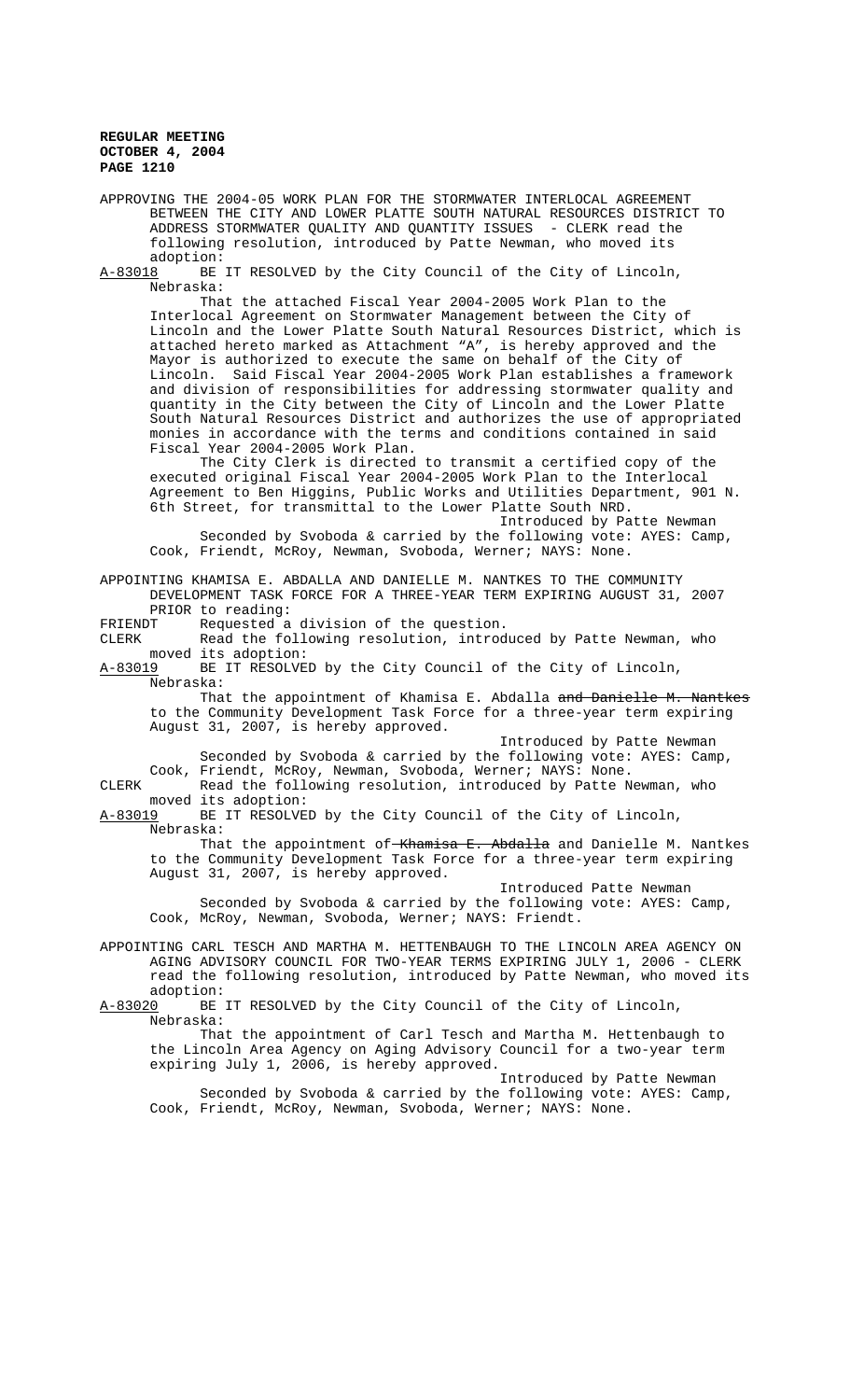APPOINTING ED CAUDILL TO THE COMMUNITY FORESTRY ADVISORY BOARD FOR A THREE-YEAR TERM EXPIRING AUGUST 17, 2007 - CLERK read the following

resolution, introduced by Patte Newman, who moved its adoption:<br>A-83021 BE IT RESOLVED by the City Council of the City of Lincoln BE IT RESOLVED by the City Council of the City of Lincoln, Nebraska:

That the appointment of Ed Caudill to the Community Forestry Advisory Board for a three-year term expiring August 17, 2007, is hereby approved.

Introduced by Patte Newman Seconded by Svoboda & carried by the following vote: AYES: Camp, Cook, Friendt, McRoy, Newman, Svoboda, Werner; NAYS: None.

REAPPOINTING CINDY M. WOSTREL AND GLENDA PETERSON TO THE COMMUNITY FORESTRY ADVISORY BOARD FOR THREE-YEAR TERMS EXPIRING AUGUST 17, 2007 - CLERK read the following resolution, introduced by Patte Newman, who moved its adoption:

A-83022 BE IT RESOLVED by the City Council of the City of Lincoln, Nebraska:

That the reappointment of Cindy M. Wostrel and Glenda Peterson to the Community Forestry Advisory Board for three-year terms expiring August 17, 2007, is hereby approved.

Introduced by Patte Newman Seconded by Svoboda & carried by the following vote: AYES: Camp, Cook, Friendt, McRoy, Newman, Svoboda, Werner; NAYS: None.

SPECIAL PERMIT 1654B - APPLICATION OF ROSS AND KARA PARDE TO AMEND PINE LAKE HEIGHTS COMMUNITY UNIT PLAN TO REDUCE THE REAR YARD SETBACK FROM 22 FEET TO 15 FEET TO ALLOW A GARAGE WITH A DECK ABOVE AT 3500 PELA VERDE CIRCLE - CLERK read the following resolution, introduced by Patte Newman, who moved its adoption:

A-83023 WHEREAS, Ross and Kara Parde have submitted an application designated as Special Permit No. 1654B for authority to amend Pine Lake Heights Community Unit Plan to reduce the rear yard setback from 22 feet to 15 feet to allow a garage with a deck above the garage at 3500 Pela Verde Circle, and legally described to wit:

Lot 14, Block 1, Pine Lake Heights 6th Addition,

Lincoln, Lancaster County, Nebraska;

WHEREAS, the real property adjacent to the area included within the site plan for this reduction to the rear yard will not be adversely affected; and

WHEREAS, said site plan together with the terms and conditions hereinafter set forth are consistent with the intent and purpose of Title 27 of the Lincoln Municipal Code to promote the public health, safety, and general welfare.

NOW, THEREFORE, BE IT RESOLVED by the City Council of the City of Lincoln, Nebraska:

That the application of Ross and Kara Parde, hereinafter referred to as "Permittee", to amend Pine Lake Heights Community Unit Plan to reduce the rear yard setback from 22 feet to 15 feet, on the property legally described above, be and the same is hereby granted under the provisions of Section 27.63.320 and Chapter 27.65 of the Lincoln Municipal Code upon condition that construction and operation of said garage and deck within the community unit plan be in strict compliance with said application, the site plan, and the following additional express terms, conditions, and requirements:

1. This permit approves a reduction in the rear yard setback for a portion of a deck as shown on the approved site plan.

Introduced by Patte Newman Seconded by Svoboda & carried by the following vote: AYES: Camp, Cook, Friendt, McRoy, Newman, Svoboda, Werner; NAYS: None.

APPROVING THE ACQUISITION AND DEDICATION OF 0.21 ACRES OF PARK LAND BY THE CITY ON PROPERTY GENERALLY LOCATED AT THE SOUTHEAST CORNER OF 19TH AND A STREETS (NEAR SOUTH PARK) - CLERK read the following resolution, introduced by Patte Newman, who moved its adoption:<br>A-83024 WHEREAS, the Near South Neighborhood Associat

WHEREAS, the Near South Neighborhood Association has offered to dedicate approximately .21 acres of property located at the southeast corner of 19th and A Street for use by the Parks and Recreation Department as a neighborhood park to be known as Near South Park; and WHEREAS, acquisition of this lot by the City would further accomplish the goals of the Comprehensive Plan relating to parks and open space.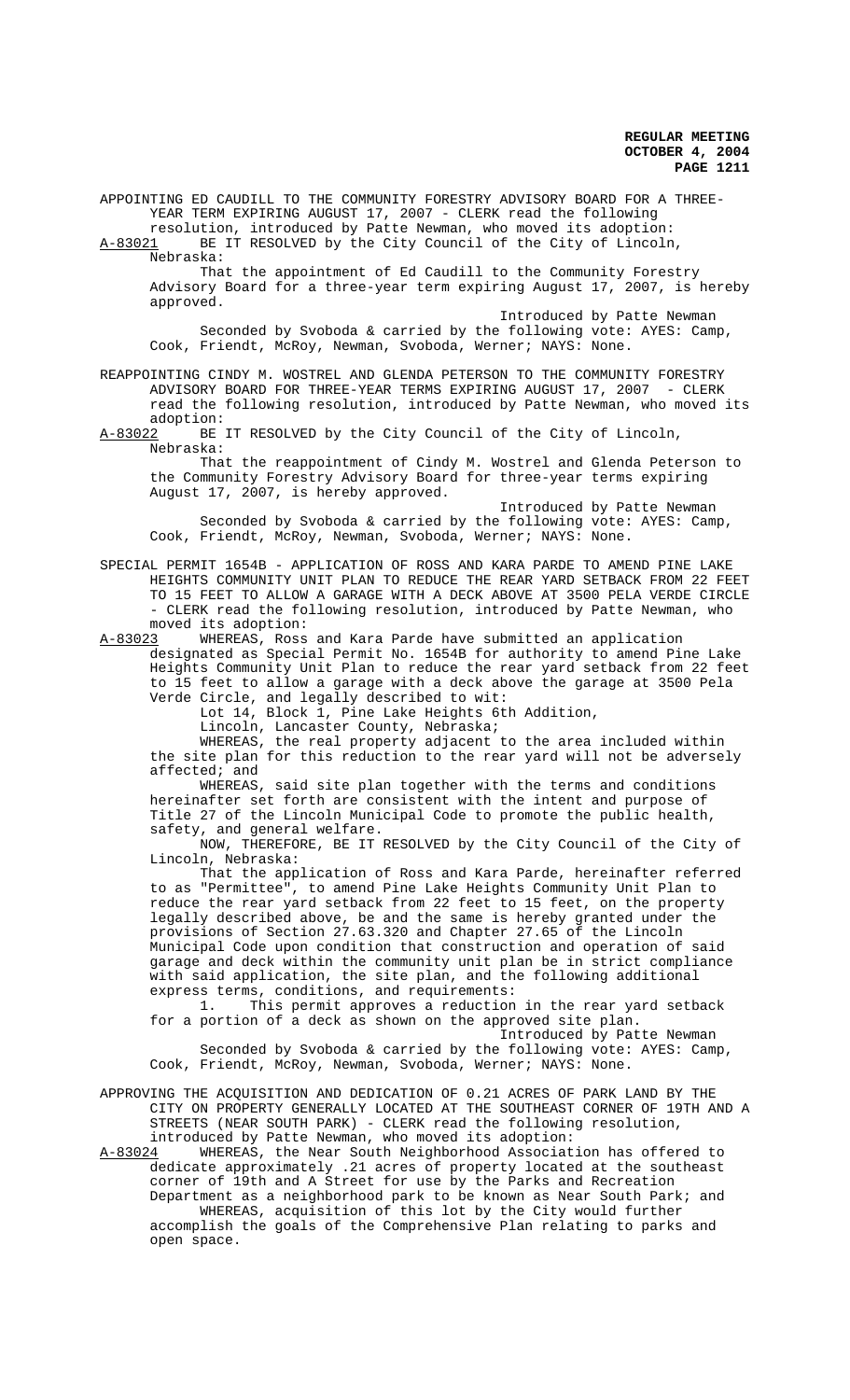NOW, THEREFORE, BE IT RESOLVED by the City Council of the City of Lincoln, Nebraska: That, on behalf of the City of Lincoln, Nebraska, the City Council

hereby accepts the offer of dedication of a tract of land legally described as:

The north 82 feet of Lots 3 and 4, Block 1, Williams

Subdivision, Lincoln, Lancaster County, Nebraska; for public park purposes, and the Director of Parks and Recreation is authorized to accept delivery of said deed on behalf of the City and cause the same to be filed in the office of the Register of Deeds for Lancaster County, Nebraska.

Introduced by Patte Newman Seconded by Svoboda & carried by the following vote: AYES: Camp, Cook, Friendt, McRoy, Newman, Svoboda, Werner; NAYS: None.

WAIVER NO. 04010 - APPLICATION OF THE UNIVERSITY OF NEBRASKA FOUNDATION TO WAIVE THE REQUIREMENT OF THE LAND SUBDIVISION ORDINANCE THAT SIDEWALKS AND STREET TREES BE INSTALLED WITHIN FOUR YEARS OF FINAL PLAT APPROVAL, ON PROPERTY GENERALLY LOCATED AT N.W. 1ST STREET AND W. HIGHLAND BLVD. - PRIOR to reading:

CAMP Moved to delay action on Bill No. 04R-268 for one week to 10/11/04. Seconded by Cook & carried by the following vote: AYES: Camp,

Cook, Friendt, McRoy, Newman, Svoboda, Werner; NAYS: None.

APPROVING A MULTI-YEAR AGREEMENT BETWEEN THE LINCOLN-LANCASTER COUNTY HEALTH DEPARTMENT AND THE UNIVERSITY OF NEBRASKA MEDICAL CENTER FOR THE KATIE BECKETT PROGRAM FOR NURSING SERVICES TO CHILDREN AND FAMILIES THROUGH THE NEBRASKA MEDICAID PLAN AMENDMENT - CLERK read the following resolution, introduced by Patte Newman, who moved its adoption:

A-83025 BE IT RESOLVED by the City Council of the City of Lincoln, Nebraska:

That the multi-year Agreement between the City of Lincoln and the University of Nebraska Medical Center for administration of the Katie Beckett Program for nursing services to children and families through the Nebraska Medicaid Plan Amendment, upon the terms and conditions as set forth in said Agreement, which is attached hereto marked as Attachment "A" and made a part hereof by reference, is hereby accepted and approved and the Mayor is hereby authorized to execute said Agreement on behalf of the City.

Introduced by Patte Newman Seconded by Svoboda & carried by the following vote: AYES: Camp, Cook, Friendt, McRoy, Newman, Svoboda, Werner; NAYS: None.

### **PETITIONS & COMMUNICATIONS**

THE FOLLOWING WERE REFERRED TO PLANNING DEPARTMENT:

Change of Zone 04061 - Application of E-S-P for a change from AGR to R-3 on property at S.W.  $27<sup>th</sup>$  and West Washington St. Special Permit 1384E - Application of Michael Smith to reduce the rear yard setback on property at 633 Marina Bay Place.

#### **REPORTS OF CITY OFFICERS**

- CLERK'S LETTER AND MAYOR'S APPROVAL OF RESOLUTIONS AND ORDINANCES PASSED BY THE CITY COUNCIL ON SEPTEMBER 27, 2004 - CLERK presented said report which was placed on file in the Office of the City Clerk.
- REPORT FROM CITY TREASURER OF FRANCHISE TAX FOR THE MONTH OF AUGUST, 2004 FROM AQUILA CLERK presented said report which was placed on file in the Office of the City Clerk. **(16-1)**
- REPORT FROM CITY TREASURER OF TELECOMMUNICATIONS TAXATION FOR THE MONTH OF AUGUST, 2004: EXCEL, NORSTON NETWORK, SPRINT COMM., ALLTEL SYSTEMS OF THE MIDWEST, ALLTEL NEBRASKA INC., ALLTEL COMMUNICATIONS OF NEBRASKA, NEXTEL WEST, D & D COMM., SPRINT SPECTRUM, AERNEX COMM., LIGHTYEAR NETWORK SOLUTIONS, ASSOCIATION ADM., GLOBALCOM, LDMI, TRI-M, NOS, ZONE TELECOM., GTC, ACCERIS, AFFINITY NETWORK, ONE CALL, 360NETWORKS, NEXTEL PARTNERS, TELECORP, ATT WIRELESS, VARTEC, NOSVA LTD., ATS MOBILE - CLERK presented said report which was placed on file in the Office of the City Clerk. **(20)**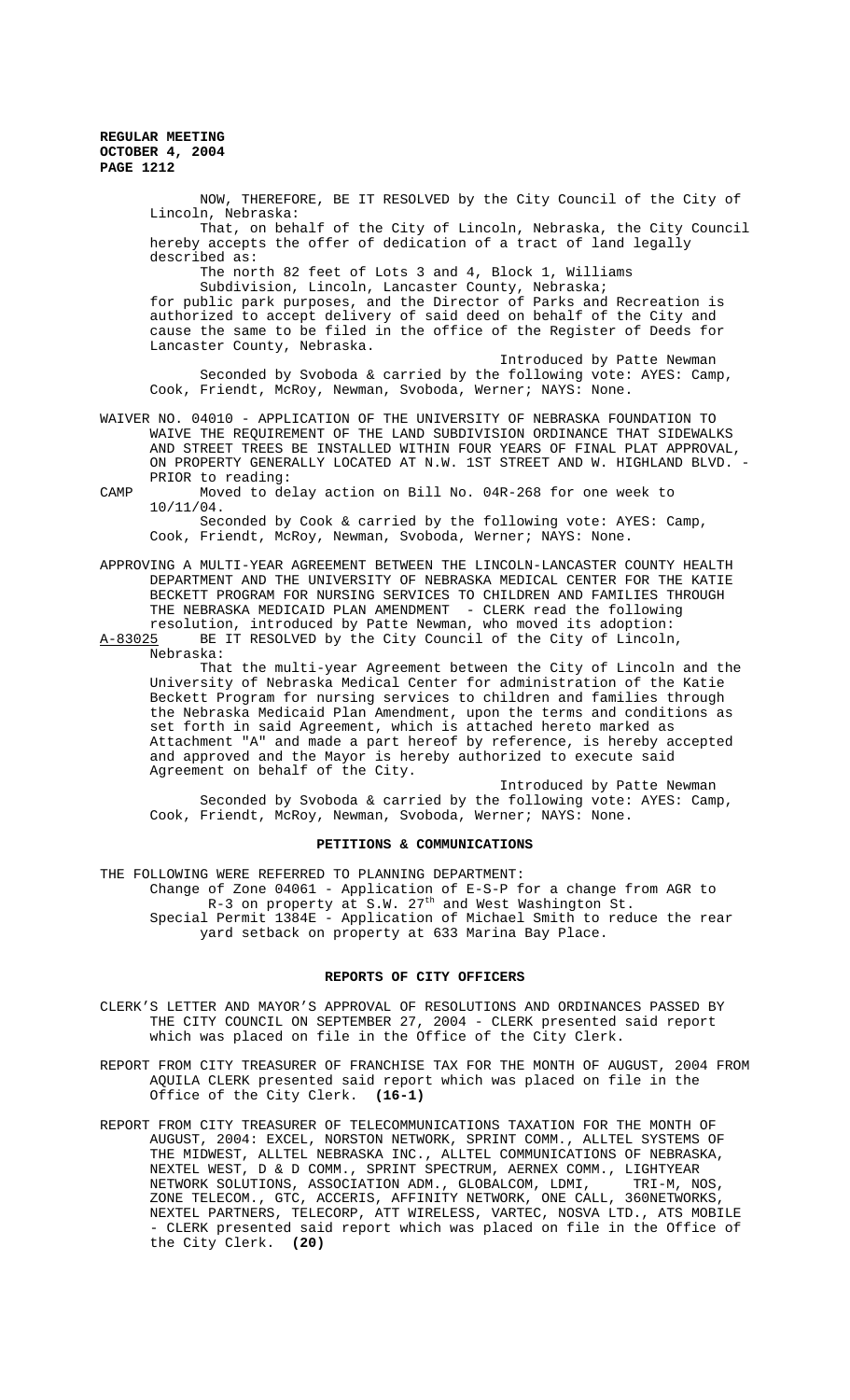#### ORDINANCES - 1<sup>st</sup> READING & ASSOCIATED RESOLUTIONS (Resolutions listed hereunder advance to Public Hearing on 10/4/04)

- ANNEXATION 03001 AMENDING THE LINCOLN CORPORATE LIMITS MAP BY ANNEXING APPROXIMATELY 214 ACRES OF PROPERTY GENERALLY LOCATED AT NORTH 56TH STREET AND ARBOR ROAD. (IN CONNECTION 04R-273, 04-189, 04R-272) - CLERK read an ordinance, introduced by Ken Svoboda, annexing and including the below described land as part of the City of Lincoln, Nebraska and amending the Corporate Limits Map attached to and made a part of Ordinance No. 18208, to reflect the extension of the corporate limits boundary of the City of Lincoln, Nebraska established and shown thereon, the first time.
- APPROVING THE NORTH BANK JUNCTION ANNEXATION AND ZONING AGREEMENT BETWEEN THE CITY AND ROGER & ELDONNA SCHWISOW AND HARTLAND HOMES, INC. RELATING TO THE ANNEXATION OF APPROXIMATELY 214 ACRES OR PROPERTY GENERALLY LOCATED AT NORTH 56TH STREET AND ARBOR ROAD. (IN CONNECTION W/04-188, 04-189, 04R-272).
- CHANGE OF ZONE 3398 APPLICATION OF HARTLAND HOMES, INC., RODGER & ELDONNA SCHWISOW FOR A CHANGE OF ZONE FROM AG AGRICULTURAL TO R-3 RESIDENTIAL FOR APPROXIMATELY 123 ACRES AND H-4 GENERAL COMMERCIAL FOR APPROXIMATELY 21 ACRES ON PROPERTY GENERALLY LOCATED AT NORTH 56TH STREET AND ARBOR ROAD. (IN CONNECTION  $W/04-188$ , 04R-273, 04R-272) - CLERK read an ordinance, introduced by Ken Svoboda, amending the Lincoln Zoning District Maps attached to and made a part of Title 27 of the Lincoln Municipal Code, as provided by Section 27.05.020 of the Lincoln Municipal Code, by changing the boundaries of the districts established and shown thereon, the first time.
- SPECIAL PERMIT 2004 APPLICATION OF HARTLAND HOMES, INC., RODGER & ELDONNA SCHWISOW TO DEVELOP 125,000 OF PLANNED SERVICE COMMERCIAL FLOOR AREA, WITH VARIANCES TO THE REAR AND SIDE YARD SETBACK REQUIREMENTS ON PROPERTY GENERALLY LOCATED AT NORTH 56TH STREET AND ARBOR ROAD. (IN CONNECTION W/04-188, 04R-273, 04R-189, 04R-272).
- ANNEXATION 04004 AMENDING THE LINCOLN CORPORATE LIMITS MAP BY ANNEXING APPROXIMATELY 10.23 ACRES OF PROPERTY GENERALLY LOCATED AT SOUTH 98TH STREET AND OLD CHENEY ROAD. (IN CONNECTION  $W/04R-274$ , 04-191, 04R-271) -CLERK read an ordinance, introduced by Ken Svoboda, annexing and including the below described land as part of the City of Lincoln, Nebraska and amending the Corporate Limits Map attached to and made a part of Ordinance No. 18208, to reflect the extension of the corporate limits boundary of the City of Lincoln, Nebraska established and shown thereon, the first time.
- APPROVING THE VINTAGE HEIGHTS 4TH ADDITION ANNEXATION AND ZONING AGREEMENT BETWEEN THE CITY AND PINE LAKE DEVELOPMENT, L.L.C., RELATING TO THE ANNEXATION OF APPROXIMATELY 10.23 ACRES, GENERALLY LOCATED AT SOUTH 98TH STREET AND OLD CHENEY ROAD. (IN CONNECTION W/04-190, 04-191, 04R-271)
- CHANGE OF ZONE 04021 APPLICATION OF PINE LAKE DEVELOPMENT, L.L.C. FOR A CHANGE OF ZONE FROM AG AGRICULTURAL AND AGR AGRICULTURAL RESIDENTIAL TO R-3 RESIDENTIAL FOR APPROXIMATELY 10.23 ACRES GENERALLY LOCATED AT SOUTH 98TH STREET AND OLD CHENEY ROAD. (IN CONNECTION W/04-190, 04R-274, 04R-271)- CLERK read an ordinance, introduced by Ken Svoboda, amending the Lincoln Zoning District Maps attached to and made a part of Title 27 of the Lincoln Municipal Code, as provided by Section 27.05.020 of the Lincoln Municipal Code, by changing the boundaries of the districts established and shown thereon, the first time.
- SPECIAL PERMIT 1762B APPLICATION OF PINE LAKE DEVELOPMENT L.L.C. TO AMEND THE VINTAGE HEIGHTS COMMUNITY UNIT PLAN TO EXPAND THE BOUNDARY OF THE COMMUNITY UNIT PLAN AND WAIVERS TO THE PRELIMINARY PLAT PROCESS, WASTEWATER COLLECTION SYSTEM, SANITARY SEWER RUNNING OPPOSITE GREET GRADES IN VINE CLIFF DRIVE, TRANSFER OF SANITARY SEWER FROM ONE BASIN TO ANOTHER, DEAD-END STREET TO HAVE A 60' MINIMUM RADIUS TURNAROUND, LOTS EXCEEDING A MAXIMUM DEPTH OF THREE TIMES ITS WIDTH FOR LOTS 11 AND 12, BLOCK 33, AND MINIMUM LOT DEPTH OF LESS THAN 120 FEET FOR LOTS ABUTTING A MAJOR STREET FOR LOTS 8 AND 9, BLOCK 33, ON PROPERTY GENERALLY LOCATED AT SOUTH 98TH STREET AND OLD CHENEY ROAD. (IN CONNECTION W/04-190, 04R-274, 04-191)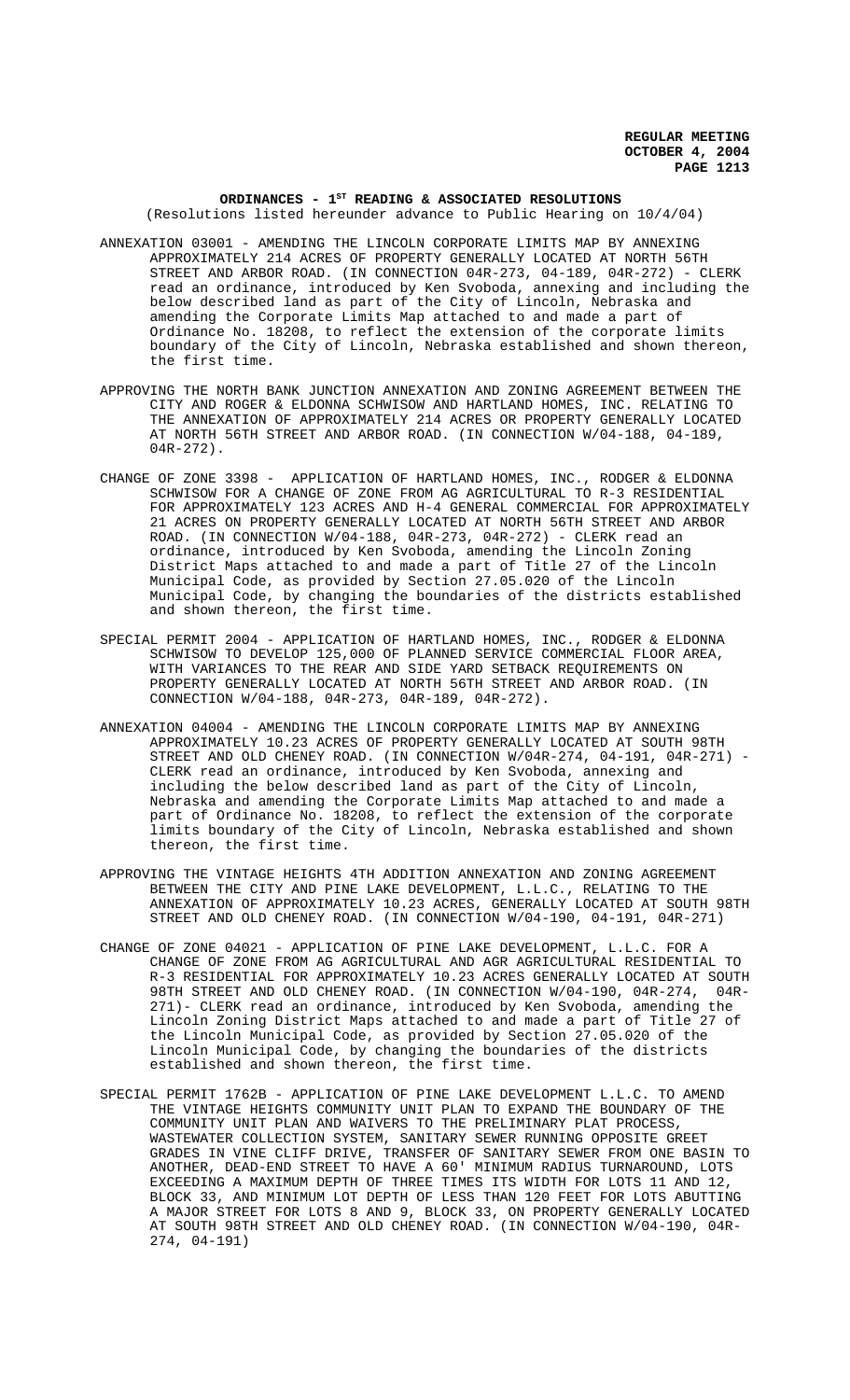- APPROVING A LICENSE AGREEMENT BETWEEN THE CITY AND ALLTEL FOR THE PLACEMENT OF TELECOMMUNICATIONS FACILITIES TO BE LOCATED ON CITY PROPERTY AT MAX ROPER PARK - CLERK read an ordinance, introduced by Ken Svoboda, accepting and approving the License Agreements between the City of Lincoln, Nebraska, a municipal corporation, and Alltel Communications of Nebraska, Inc. for the placement of telecommunications facilities upon City property at Max Roper Park located at I-180 and Adams Street, and authorizing the Mayor to sign such License Agreement on behalf of the City, the first time.
- APPROVING A LICENSE AGREEMENT BETWEEN THE CITY AND ALLTEL FOR THE PLACEMENT OF TELECOMMUNICATIONS FACILITIES TO BE LOCATED ON CITY PROPERTY AT STAR CITY SHORES - CLERK read an ordinance, introduced by Ken Svoboda, accepting and approving the License Agreements between the City of Lincoln, Nebraska, a municipal corporation, and Alltel Communications of Nebraska, Inc. For the placement of telecommunications facilities upon City property at Star City Shores located at 27<sup>th</sup> and Highway 2, and authorizing the Mayor to sign such License Agreement on behalf of the City, the first time.

#### ORDINANCES - 3<sup>RD</sup> READING

CREATING PAVING DISTRICT NO.2629 IN A PORTION OF WEST BENTON STREET FROM THE WEST CURB LINE OF NORTH FIRST STREET TO THE WEST APPROXIMATELY 600 FEET - CLERK read an ordinance, introduced by Annette McRoy, an ordinance creating Paving District No. 2629, defining the limits thereof, establishing the width of the roadway to be paved and the width of the grading to be done, providing for the curbing, guttering, and relaying of sidewalks, providing for the payment of the cost thereof, designating the property to be benefitted, providing for the acquisition of easements and additional right-of-way, if necessary, and repealing all ordinances or parts of ordinances in conflict herewith, the third time. MCROY Moved to pass the ordinance as read. Seconded by Svoboda & carried by the following vote: AYES: Camp,

Cook, Friendt, McRoy, Svoboda; NAYS: Newman, Werner. The ordinance, being numbered **#18447**, is recorded in Ordinance Book , Page

- AMENDING CHAPTER 5.38 OF THE LINCOLN MUNICIPAL CODE RELATING TO MOTELS, HOTELS, ROOMING, LODGING, AND APARTMENT HOUSES TO ADD DEFINITIONS OF DWELLING UNIT AND ROOMING UNIT, TO PROVIDE FOR AN ANNUAL INSPECTION, TO PROVIDE FOR AN INTERIOR INSPECTION PROCEDURE, AND TO REQUIRE TENANT BROCHURES - PRIOR to reading:<br>NEWMAN Moved to amend Bill No.
- Moved to amend Bill No. 04-173 in the following manner: 1. On page 3, between lines 13 and 14, add the following language:
	- (4) When a dwelling unit or rooming unit in a house has become vacant and is not occupied and the unit is available for rent. The owner or agent of the house shall contact the Building Official for an interior inspection of the vacant unit within five days after the vacancy has commenced. Said interior inspection of the unit shall not be conducted again until five years after the interior inspection date.
	- 2. On page 3, line 16 after the word "units" and before the period insert the following language: "or vacant unit(s) as identified pursuant to Section 5.38.045(a)(4)". Seconded by Friendt

CAMP Moved to change the word shall to read "may".

Seconded by Friendt & carried by the following vote: AYES: Camp, Friendt, McRoy, Newman, Svoboda; Nays: Cook, Werner.

- COOK Requested a friendly amendment to previous amendment to Bill No. 04-173 to replace "within five days" to at any time. Camp interjected to add the word without cause after not to be conducted.
- CLERK Read an ordinance, introduced by Annette McRoy, amending Chapter 5.38 of the Lincoln Municipal Code relating to Motels, Hotels, Lodging, and Apartment Houses by amending Section 5.38.010 to add definitions of dwelling unit and rooming unit; amending Section 5.38.040 to provide for an annual inspection; adding a new section numbered 5.38.045 to provide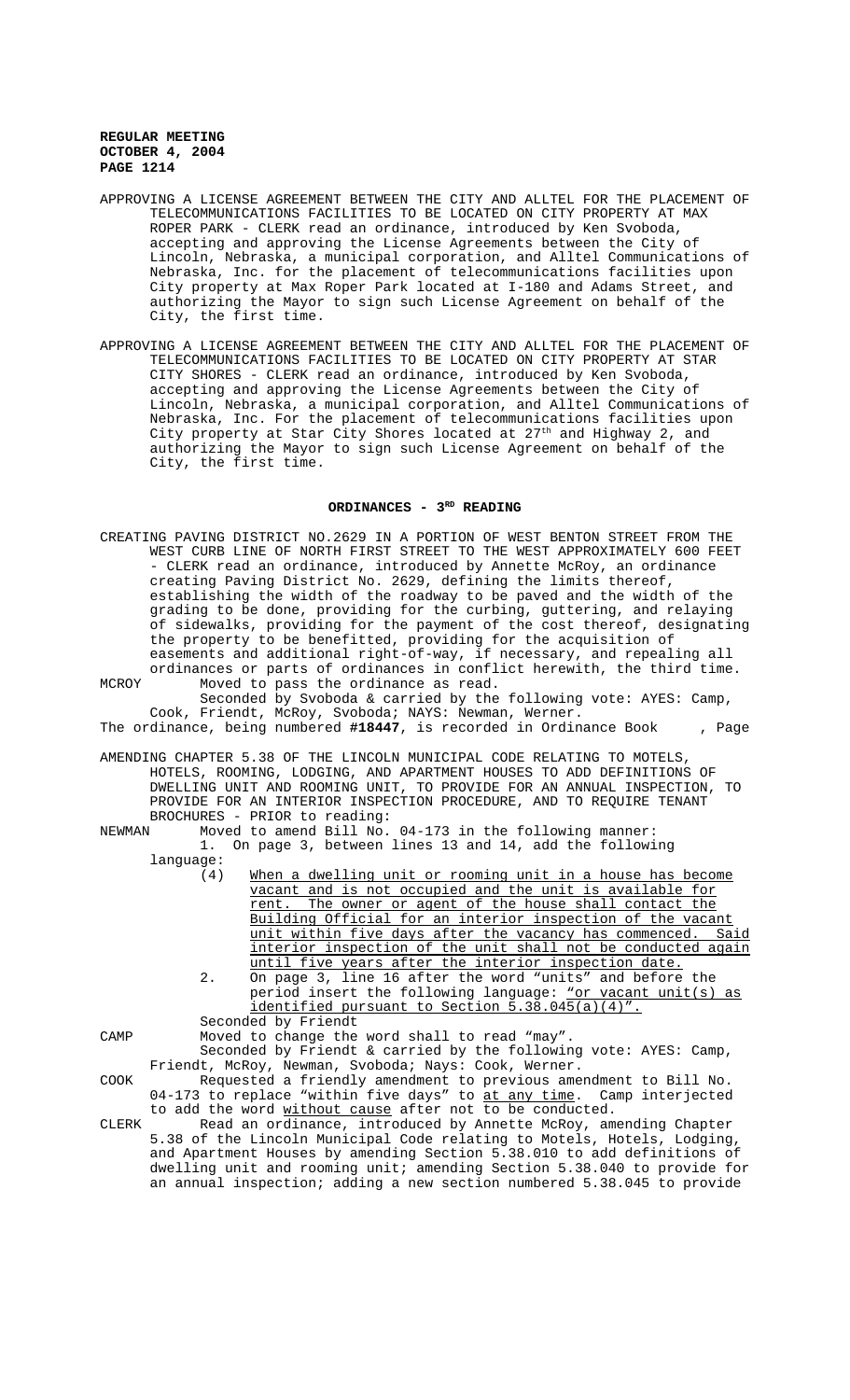for an interior inspection procedure; adding a new section numbered 5.38.085 to require tenant brochures; and repealing Sections 5.38.010 and 5.38.040 of the Lincoln Municipal Code as hitherto existing, the third time.

MCROY Moved to pass the ordinance as amended.

Seconded by Svoboda & carried by the following vote: AYES: Camp, Cook, Friendt, McRoy, Newman, Svoboda, Werner; NAYS: None.

The ordinance, being numbered **#18448**, is recorded in Ordinance Book , Page

#### **RECONSIDERATION**

ADOPTING THE LES RATE SCHEDULES, SERVICE REGULATIONS AND COST ANALYSIS SUMMARY FOR RATES EFFECTIVE OCTOBER 1, 2004 - PRIOR to reading:

COOK Moved to accept a substitute resolution.

Seconded by McRoy & carried by the following vote: AYES: Camp, Cook, Friendt, McRoy, Newman, Svoboda, Werner; NAYS: None.

CLERK Read the following resolution, introduced by Jonathan Cook, who moved to adopt the substitute resolution:<br>A-83026 WHEREAS, rate schedules and service

WHEREAS, rate schedules and service regulations for the use and services of Lincoln Electric System of the City of Lincoln, including the electric energy sold, furnished or supplied by said City of Lincoln, Nebraska, have been established by resolution from time to time, the last one being Resolution No. A-81770, adopted by the City Council on October 21, 2002; and

WHEREAS, the Administrative Board of the Lincoln Electric System has recommended to the City Council of the City of Lincoln, Nebraska, that the document entitled, "2004 Rate Schedules, Service Regulations and Cost Analysis Summary", which is attached hereto and fully incorporated herein, be adopted for the use of Lincoln Electric System and the provision of services to ratepayers in the service area of Lincoln Electric System; and

WHEREAS, the rate recommendation demonstrating the justification for a system average increase of 6.0% to be implemented in two steps consisting of a system average 3 percent rate increase effective October 1, 2004, and a second system average 3 percent rate increase effective October 1, 2005 has been approved by the Lincoln Electric System Administrative Board at its regular Board meeting of August 20, 2004, and is consistent with the City of Lincoln's Bond Ordinance for Lincoln Electric System regarding rates; and

WHEREAS, the City Council of the City of Lincoln, Nebraska, finds the justification for a system average 3.0% rate increase effective October 15, 2004 has been demonstrated and therefore said rates should be adopted.

NOW, THEREFORE, BE IT RESOLVED by the City Council of the City of Lincoln, Nebraska:

That to satisfy immediate needs effective October 15, 2004, the attached "2004 Rate Schedules, Service Regulations and Cost Analysis Summary", for the use of Lincoln Electric System and the provision of services to ratepayers in the service area of Lincoln Electric System is hereby established and adopted as to that portion thereof that was to be effective beginning October 1, 2004; and

BE IT FURTHER RESOLVED that LES is hereby requested to prepare a recommendation for any additional rate changes that may be required during 2005; and

BE IT FURTHER RESOLVED that Resolution No. A-81770, adopted on October 21, 2002, is hereby superseded by this Resolution effective October 1, 2004.

Introduced by Jonathan Cook Seconded by McRoy & carried by the following vote: AYES: Camp, Cook, Friendt, McRoy, Newman, Svoboda, Werner; NAYS: None.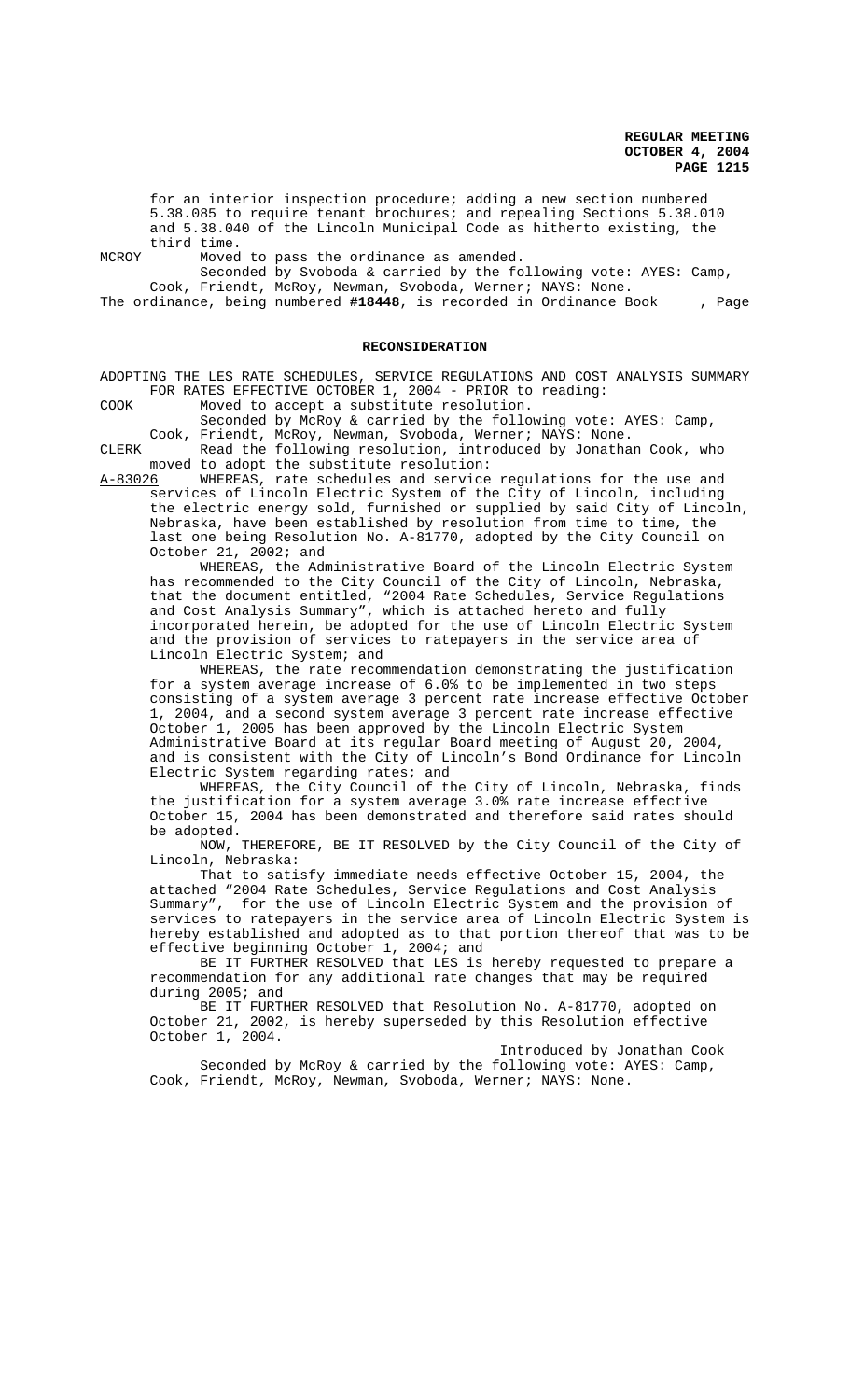#### **MISCELLANEOUS BUSINESS**

## **PENDING -**

AMENDING CHAPTER 5.36 OF THE LINCOLN MUNICIPAL CODE RELATING TO PEDDLERS BY ADDING A NEW SECTION TO PROHIBIT USE BY PEDDLERS OF ANY TRUCK OVER 21 FEET IN LENGTH IN ANY RESIDENTIAL ZONING DISTRICT, EXCEPT FOR THE PURPOSE OF DELIVERY GOODS - PRIOR to reading:

COOK Moved to Withdraw Bill No. 01-182.

Seconded by McRoy & carried by the following vote: AYES: Camp, Cook, Friendt, McRoy, Newman, Svoboda, Werner; NAYS: None. The ordinance, having been **WITHDRAWN**, was assigned the File **#38-4485** & was placed on file in the Office of the City Clerk.

CHANGE OF ZONE 3429 - APPLICATION OF WILLIAM KREIN FOR A CHANGE OF ZONE FROM R-4 RESIDENTIAL DISTRICT TO R-T RESIDENTIAL TRANSITION DISTRICT ON PROPERTY GENERALLY LOCATED AT S. 56TH STREET AND PINE LAKE ROAD - PRIOR to reading:

COOK Moved to Withdraw Bill No. 04-13.

Seconded by McRoy & carried by the following vote: AYES: Camp, Cook, Friendt, McRoy, Newman, Svoboda, Werner; NAYS: None. The ordinance, having been **WITHDRAWN**, was assigned the File **#38-4486** & was placed on file in the Office of the City Clerk.

SPECIAL PERMIT 1713B - APPLICATION OF WILLIAM KREIN TO AMEND THE BOUNDARIES OF ASPEN 3<sup>RD</sup> ADDITION COMMUNITY UNIT PLAN AND ADD TEN RESIDENTIAL LOTS FOR A TOTAL OF 205 SINGLE FAMILY, TOWNHOUSE, AND MULTI-FAMILY UNITS ON PROPERTY GENERALLY LOCATED AT S. 56TH STREET AND PINE LAKE ROAD - PRIOR to reading:

COOK Moved to Withdraw Bill No. 04R-12. Seconded by McRoy & carried by the following vote: AYES: Camp,

Cook, Friendt, McRoy, Newman, Svoboda, Werner; NAYS: None. The ordinance, having been **WITHDRAWN**, was assigned the File **#38-4487** & was placed on file in the Office of the City Clerk.

USE PERMIT 155 - APPLICATION OF WILLIAM KREIN TO CONSTRUCT NINE 5,000 SQ. FT. OFFICE BUILDINGS ON PROPERTY GENERALLY LOCATED AT S. 56TH STREET AND PINE LAKE ROAD. (IN CONNECTION W/04R-12, 04-13)- PRIOR to reading:

COOK Moved to Withdraw Bill No. 04R-12. Seconded by McRoy & carried by the following vote: AYES: Camp, Cook, Friendt, McRoy, Newman, Svoboda, Werner; NAYS: None. The ordinance, having been **WITHDRAWN**, was assigned the File **#38-4488** & was placed on file in the Office of the City Clerk.

- COOK Moved to withdraw Bill No. 01-182 04-13, 04R-12, 04R-13. Seconded by McRoy & carried by the following vote: AYES: Camp, Cook, Friendt, McRoy, Newman, Svoboda, Werner; NAYS: None.
- CAMP Moved to extend the Pending List to October 11, 2004. Seconded by Svoboda & carried by the following vote: AYES: Camp, Cook, Friendt, McRoy, Newman, Svoboda, Werner; NAYS: None.

# **UPCOMING RESOLUTIONS -**

CAMP Moved to approve the resolutions to have Public Hearing on October 11, 2004. Seconded by Svoboda & carried by the following vote: AYES: Camp, Cook, Friendt, McRoy, Newman, Svoboda, Werner; NAYS: None.

FRIENDT ANNOUNCED HIS REQUEST TO CHANGE HIS VOTE OF 9/27/04 FROM YES TO "NO" ON BILL NO. 04R-255 (NEW SCHEDULE FOR WATER USE CHARGES.) UNANIMOUS CONSENT.